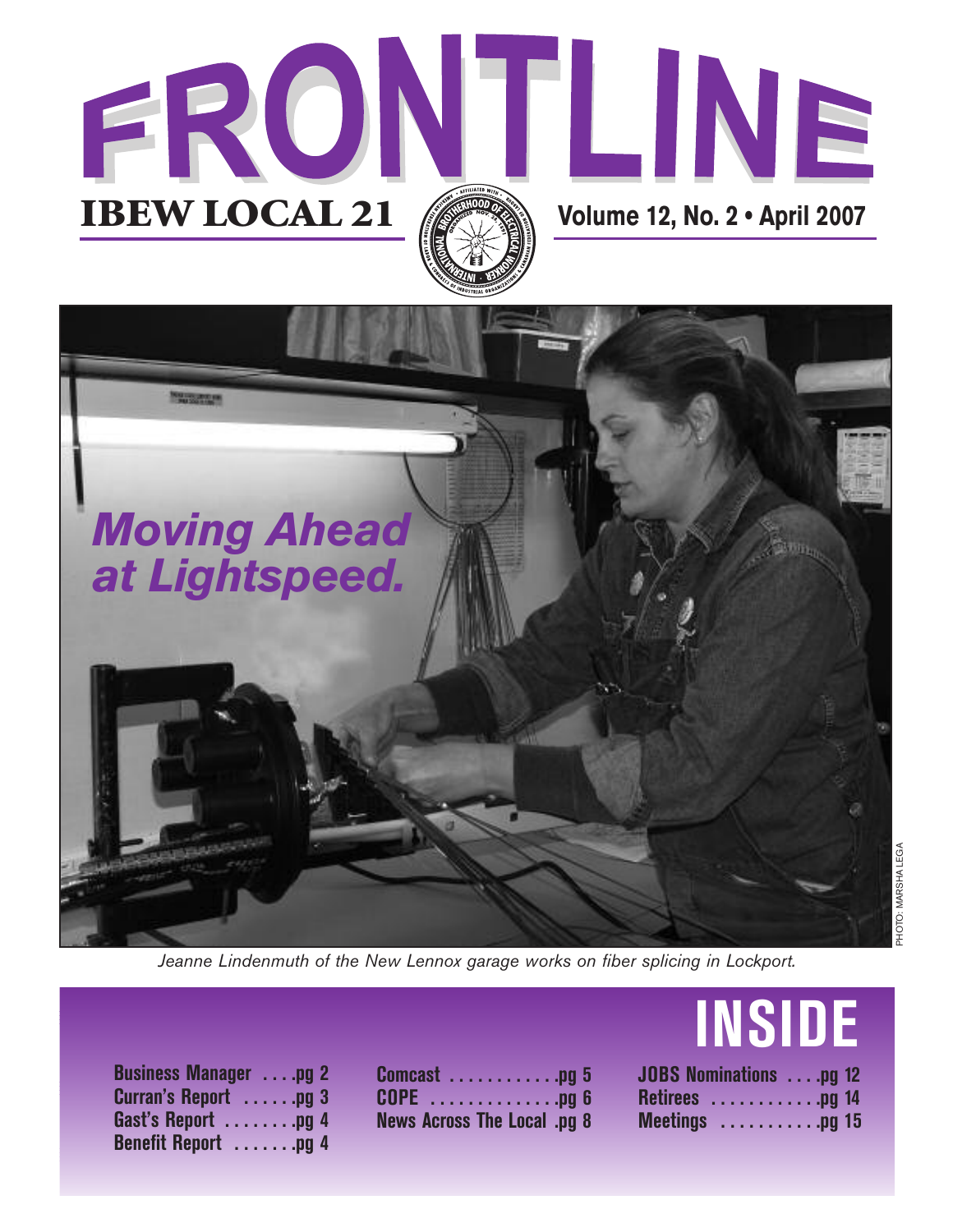## *President/Business Manager's Report HB 1500 Will Pattern Our Future By Ronald Kastner*

s the technologies of the 21st<br>
century continue to unfold,<br>
what was defined as the<br>
telecommunications industry of the century continue to unfold, what was defined as the past is rapidly changing right before our eyes. The most important change is that this industry will have very little, if anything, to do with telephones in the not so distant future. Therefore, it is imperative that Local 21 immediately focuses on video and

high speed Internet access. The need to get into the video business as quickly as possible is at stake this year in Illinois as it was last year in Indiana.

Thanks to the insight of various members of the bargaining team, Local 21 had the foresight to negotiate for this very work. **In 2004 bargaining, we secured the right to represent this new technology.** The time is now to take advantage of what we negotiated then, but the fruits of our labor are delayed by antiquated policies embedded in local municipal franchise agreements. Franchise agreements force all companies to deal at a snail's pace on an issue where we can ill afford to slow down. Resolution of these issues is constantly delayed because of the politics of many smaller communities as well as some of the bigger cities. The end result of all this is that many of the citizens in our jurisdiction are without choices for their video provider.

Closer to home, job security as well as jobs of the future are at stake. Members of our Union will not only build the infrastructure, but they will also install and maintain the service. We will market it, and we will support it. Everyone has a lot to

gain. All of our members have skin in this game.

When Illinois State Representative Jim Brosnahan, one of the sponsors of HB 1500, called on behalf of Speaker Mike Madigan and asked where Local 21 stood on this bill; I was very excited to explain our position. It is noteworthy to point out that HB 1500 would allow all companies to enter into a statewide franchise agreement rather than be required to negotiate with every separate municipality in

![](_page_1_Picture_8.jpeg)

the antiquated process that I mentioned earlier. This would create the landscape in Illinois to move forward, joining with many other states that have passed similar legislation.

After carefully researching the bill, I agreed to testify on behalf of Representative Brosnahan in favor of his bill at the Telecommunications Committee Hearing in Springfield. I testified that Local 21 has lost thousands of jobs to competition when cable companies were allowed to get into telephony under the guise of competition. Therefore, it is fair and equitable for telephone companies to compete in the video market. **The opportunity is now to recoup some of those jobs the IBEW has lost to nonunion cable companies.** These anti-union cable companies spend millions of dollars preventing their employees from making a free choice decision on whether they want a Union or not. It's shocking to know that if you subscribe to cable, part of the money you pay for your service goes towards union-busting attorneys. Unknowingly, you're supporting this anti-union attitude. Because of the lack of unionization and representation, industry standards are being threatened everyday and could go down even more while market share is eaten up by cable company monopolies. This is the most disastrous aspect of the current situation, and it is one that we now stand ready to fight against.

Currently, Local 21 proudly represents over 200 Comcast employees working under numerous contracts in the greater Chicago market and Northwest Indiana. Our ability to fairly represent all workers in all industries goes unchallenged. In fact, the number of unorganized cable workers in our jurisdiction is a challenge that our Union has accepted. Yes, we have a long way to go, but the rewards will be huge. The bargaining power in the cable industry has a lot of room for growth. **We must bring the**

> **wages and benefits of these workers up to the Industry Standards that we have fought so hard to achieve.**

In closing, the competition in this industry will be healthy for all. There is enough market share for the products provided by both the telephone and cable companies to flourish and survive. Our Local stands ready to take on the challenge, not only for current issues but also for our future.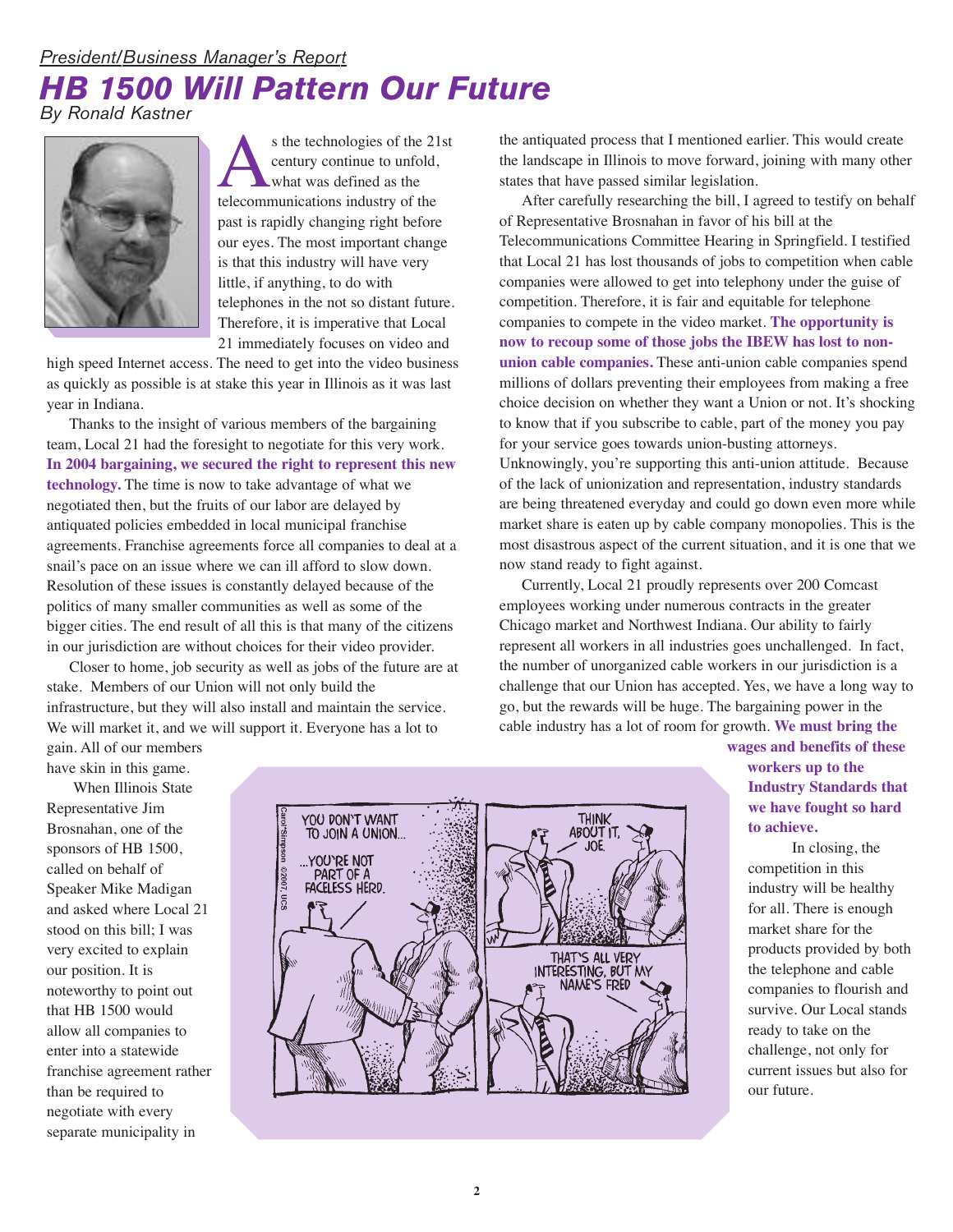## FRONTLINE **IBEW LOCAL 21 Official Bi-Monthly Publicati**

International Brotherhood Of Electrical Workers Local 21, AFL-CIO/CLC

#### **IBEW Local 21**

1307 W. Butterfield Road Suite 422 Downers Grove, Illinois 60515-5606

Phone 630 960-4466 Fax 630 960-9607

#### Website

www.ibew21.org

Newswire hotlines 630 415-2711 866 423-9582

#### **OFFICERS**

Ronald E. Kastner, *President-Business Manager / Financial Secretary*

Kevin Curran, *Vice-President / Assistant Business Manager Marketing*

Jacquie Fields, *Treasurer*

Linda Cox, *Recording Secretary*

## **EXECUTIVE BOARD MEMBERS**<br>Bill Lawrence Alison Watson

Bill Lawrence<br>Jim Sheehan Larry Schuler

Jim Sheehan Rosetta Shinn<br>Jim Noble Erik Grigg Erik Grigg

#### **MANAGING EDITOR**

Tom Hopper email: thopper@ibew21.org Phone 630 960-4466 X223 Fax 630 960-9607

#### **EDITORS**

Larry Moeller Nancy North email: nancy.north@comcast.net Bob Przybylinski email: bobp-ibew21@sbcglobal.net

Comments and articles are welcome and should be sent to the editors. Local 21 reserves the right to edit letters and articles, and to use items as space allows.

**Member: Illinois State Labor Press Association, Midwest Labor Press Association, and International Labor Communications Association, AFL-CIO/CLC**

© GGCIU → 278

## *"Where there is unity there is always victory." Publilius Syrus (Roman author, 1st century B.C.)*

*By Kevin Curran, Vice President/Assistant Business Manager Marketing*

![](_page_2_Picture_25.jpeg)

**B** rothers<br>sisters swould suggest and Sisters, I that the reverse axiom is also true, that **'With disunity comes defeat'**. I mention these words because

as the industry we work in changes, expect management to try use these changes as a way to divide and conquer. Management would like nothing better than to see us pointing fingers at one another instead of **uniting for our common cause**. As our country faces one of the most aggressive anti-union attacks we have ever seen, now, more than ever, **we must stand together**. We need to send a strong message that any attempt to divide us by job title, geography, department, age, seniority, gender, race, or any other damn reason will be futile, because **what unites us is far stronger** than what could keep us apart.

#### *Research Department*

#### **Recent Arbitration Awards**

In a recent arbitration decision, the Arbitrator upheld the discharge of a member who was charged with committing Violence in the Workplace. The Arbitrator's ruling was based primarily on testimony of a former employee (and former member of IBEW 21), who voluntarily testified against his former brother. My response to that is-WTF? (By which, of course, I mean "Why The Falsehoods?"). I never understood why members would ever suck up to management, but, I really don't understand why a former employee would suck up to management.

In another recent arbitration ruling, the Arbitrator ruled against the Union in a Consumer case which concerned Premium Pay for non-overtime hours worked where mandatory overtime was scheduled. The Union had taken the position that even regularly scheduled hours should be paid at the Premium Rate if a member was scheduled for mandatory overtime after 3:00 P.M. on Wednesday of the prior week. The Arbitrator's ruling basically said that since the contract doesn't specifically

require that, the company isn't forced to pay.

#### **At the National Labor Relations Board**

On a national level, the National Labor Relations Board in Washington D.C. is currently considering a case which involves the use of company e-mail by union members to communicate to each other about union-related items. The case involves the discipline of a member who used her employer's email system to send messages to co-workers about union activities. This case could have significant impact on the use of electronic communications in the future. As one advocate in the case put, email has become the "water cooler" of the 21st century and restricting the ability of workers to communicate with each other through this system is inconsistent with the intent of the National Labor Relations Act. We will be reviewing the ruling on this case closely once the NLRB makes its decision.

#### *Consumer*

**PAR** - We await the Seventh Circuit Court of Appeals ruling on the lawsuit the Union filed against AT&T regarding the Consumer "PAR" (a.k.a. Consumer Performance Management Plan.) However, the arbitration hearing on one of the first discharges for PAR is under way. It began on March 29th, and continues on April 20th. As part of his ruling in the case, the Arbitrator is being asking to rule on whether or not the PAR is a reasonable system or not.

Also in Consumer, the Union has recently reached an agreement with the company for the establishment of a **region-wide** Help Desk and a region-wide Escalation Team to be located in our jurisdiction at the Total Grace Center in Chicago.

#### *Global*

The arbitration hearing concerning the illegal movement of work out of our jurisdiction and the subsequent layoff/surplus of 137 of our members continues on April 23rd.

#### *Credit and Collections*

The Union has reached agreement with the Company on a Reward of Recognition Program which will be in place through December 31, 2007.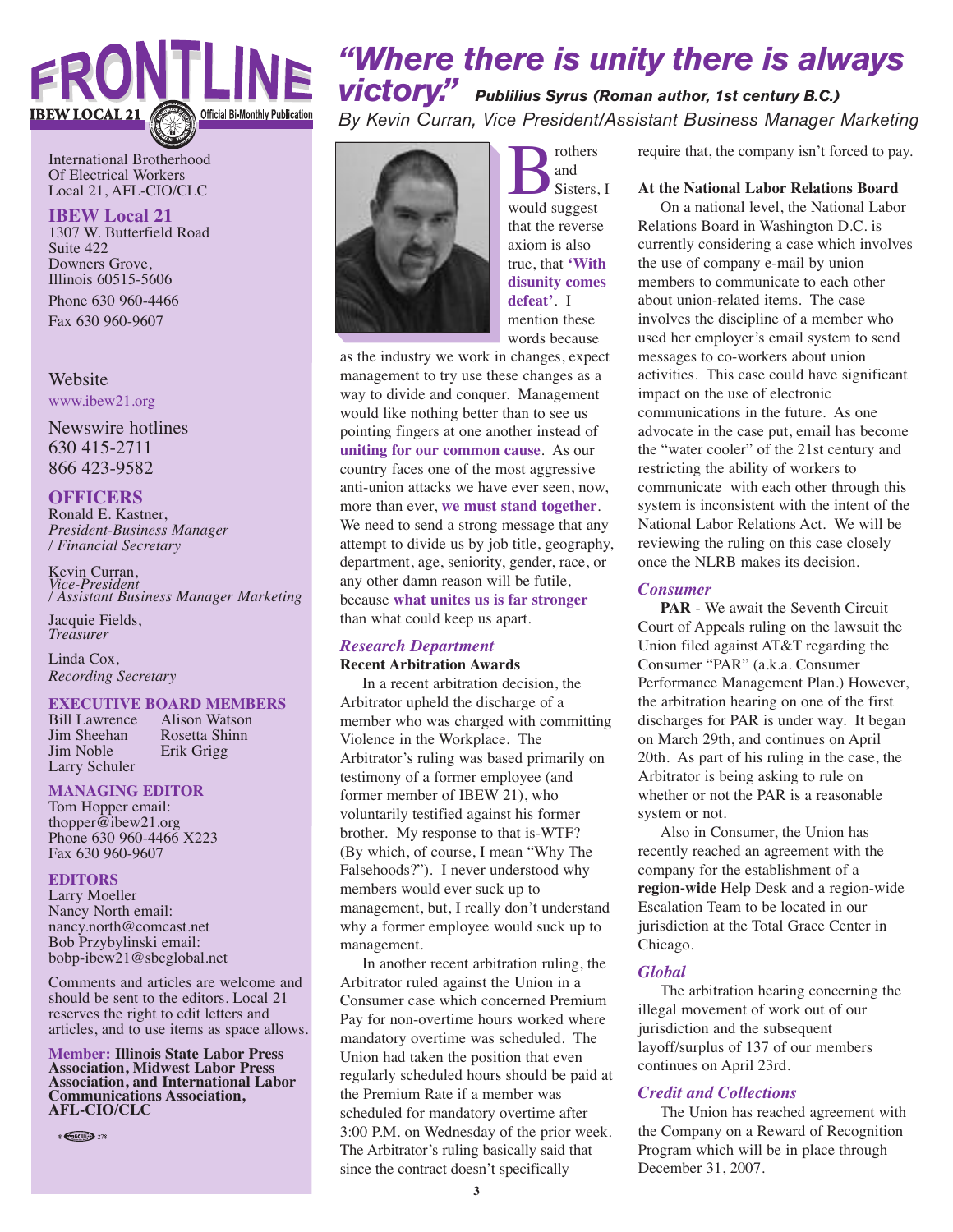## *Wins, Loses, and Pending Issues*

*By Jerry Gast, Assistant Business Manager Network*

![](_page_3_Picture_2.jpeg)

 $A_{\text{broug}}^{\text{T&T}}$ has brought off DataComm techs and placed them in Construction, doing provisioning work temporarily

until the members start training for the Prem Tech jobs that they were brought back to fill. The company is hiring 87 term employees into Construction for the Project Lightspeed build. There are new positions being posted in JOBS because of Project Lightspeed, for example the 21 in the D.O.G. department.

The Coin Surplus is being negotiated, three techs took D.O.G.jobs and 12 techs requested SIPP. Seven techs are surplus. The Union is in talks with the company on releasing as many techs as possible in Coin because of the loss of business.

The company and the Union are working on a preference in Construction for 80 fiber jobs due to the Project Lightspeed build. Three Business Representatives, two Chief Stewards and I are meeting with managers in the Construction department and Labor Relations. We are also looking at ways to resolve some of the details and the problems of daily loans, and backfilling of techs on details.

The Union has been meeting on offhour shifts in Loop Electronics and central offices that we believe are in excess. The Business Reps and Chief Stewards will keep you posted on their progress.

Kevin Curran and I have been meeting with the company to resolve the arbitration back-log. We have been able to resolve some arbitrations and are continuing to meet.

In Exhibit 3 the company has started to contract-out drops and locates, which has caused more techs to be detailed to Exhibit 2. President Ron Kastner has been meeting with Kurt Brannock to try and resolve this issue.

Business Rep Mike Sacco settled an arbitration for 10 laid-off members brought back to work right after the lay off for wrong pay treatment. Each member received a check for \$1,300 to settle the case.

![](_page_3_Picture_11.jpeg)

## *Benefit Report Read Your Mail*

*By Linda Cox, Business Representative & Recording Secretary*

![](_page_3_Picture_14.jpeg)

**WE** continue to meet with<br>
CONCAT&T and Fidelity<br>
Most of the individual back log has AT&T and Fidelity concerning transition issues. been completed. The **bargained-for pension increase** of 2.5% and the new interest rate of 4.69% have been programmed to allow you to model your pension for various dates for this year. With the lower interest rate and the increase in your pension band value, you will see a higher value on both the monthly annuity and the lump sum.

AT&T sent out letters concerning eligibility for **Medical Working Spouse Contributions** advising that your spouse or legally recognized partner (LRP) is not currently subject to the \$40 monthly contribution for medical coverage. In that letter, it incorrectly states that your spouse/LRP will be subject to the medical working spouse contribution if they become eligible for medical coverage through his/her place of employment that costs less than \$75 per month OR receives more than \$25,000 in income from all sources. It should have stated **both** criteria must be met. It is not an "or" situation. Additionally, the \$75 per month is for individual coverage. We have put AT&T on notice that the letters are incorrect. Corrected letters were mailed 3-23-07.

For members with United HealthCare, Health Care Network, be aware that **lab work locations changed** effective 1-1-07.

Previously, physicians sent you or your lab work to Quest labs. The new lab vendor is Lab-Corp. Your physicians received notice of the change. In case they don't remember, ask your physician what lab is to be used. If you are sent to the wrong lab and incur an out of network charge, call UHC and tell them you were referred by your physician to that lab. Your claim should be adjusted. There were no changes for the Blue Cross Blue Shield PPO plan.

Another FYI for (pre-merger SBC) AT&T employees. AT&T has completed a scrub across the entire region on all **telephone concession services**. Some 1,645 bargained-for employees and retirees across the Midwest Region had their concession removed or received a letter stating their concession would be removed for failure to have AT&T long distance or electronic billing. Out of the 1,645, approximately 200 people actually received a bill with the concession removed. They are being called and advised the changes were not necessary and their concession will be reinstated retroactively with the services they had before the concession was removed.

People who received a letter stating their concession would be removed but who had not received a bill reflecting the concession removal will see adjustments on their bill, and will receive a letter explaining the error.

In the Midwest region, a specific scrub was done on second lines that were given a concession rate in error. Letters were mailed to the employee's house advising them to call the business office and have that line disconnected or billed on a separate bill.

Effective March 1, 2007, the following hospitals have been dropped from the **United Health Care** (UHC) Health Care Network (HCN): Hinsdale, Lagrange and Glen Oaks. Anyone using these hospitals will need to check with their primary care physician to see if they having serving privileges at other hospitals that are in-network to ensure receiving in-network benefits.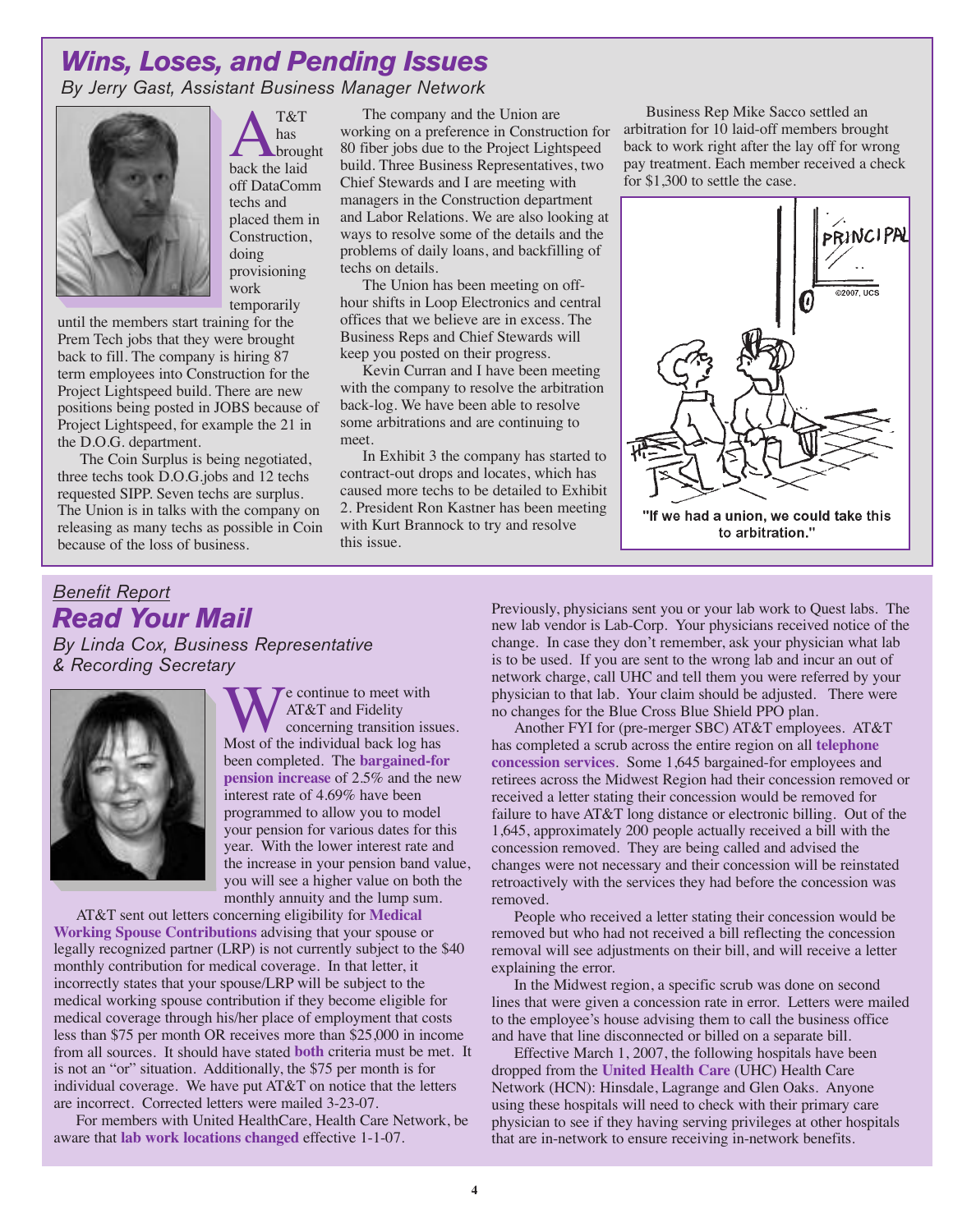## *Another Arbitration Win at Comcast*

*By Jerry Rankins, Business Representative*

![](_page_4_Picture_2.jpeg)

W<sup>in-</sup><br>always nice! ning is In this instance the Union won big in a pastpractice case that was about whether or not

a member of the bargaining unit continues to accrue vacation and sick-time while on disability due to an on-the-job injury. The past-practice had been in place for more than 20 years until Comcast decided to unilaterally do away with the practice with no notice to the Union. A grievance was filed once the Union knew that Comcast was no longer paying this benefit. Not only did the arbitrator agree with the Union's position, he ordered that Comcast must "make whole" all members who were harmed, back to 2003. This was a case that affected brothers and sisters working in the former Jones 336 unit now known as the West.

Always remember brothers and sisters, if there's a practice that the company no longer wants to recognize, it's probably a good grievance but speak to your Area Steward, Chief Steward or Business Representative.

In other pending arbitration cases at Comcast, the case for the Merrillville Transitional Vacation Grievance has been rescheduled for April 30, 2007.

In bargaining news, the Cortland Comcast contract expires May 31, 2007. The Union is more than ready to do battle with this company that is lacking in

![](_page_4_Picture_8.jpeg)

## *Meet the Office Staff By Jacquie Fields, Treasurer*

![](_page_4_Picture_10.jpeg)

**P**in<br>Frontline<br>I wrote a series in *Frontline*, about the staff of Local 21, explaining what their duties are, from the President-**Business** 

Manager to the steward. There are other people who are part of this Local, you may talk to if you call the office. This includes the office staff. So what the heck, I will do another series, "Meet the Office Staff."

Many times in officers' reports at unit meetings, you will hear about the research department. One person who is a vital part of that department is Josie Richmond. She works closely with the Business Manager, Assistant Business Managers and Business Representatives. Josie schedules arbitrations which is not easy. She has to coordinate the schedules of all the parties involved: arbitrator, lawyers, Assistant

morals. By the grace of God, and your support, I'm confident we will bring home a fair contract!

The **City of Chicago** contract expires June 30, 2007; the last one was the best ever. Again, in part what made it successful was your solidarity. Let's make the next one be the best yet.

In today's troubled world you really don't know how much love, concern, and support people have one for another. My family and I can't thank you enough for your monetary support, the wonderful cards, the kind words of encouragement, the food, the gifts, along with the prayers shown to us in a time when we needed it the most— when we lost our oldest son Cory, who was tragically killed in a car accident February 24th in Burlington Washington, at the young age of 29.

Remember before you engage the car into gear; please have your seat belt on. Again, my family and I give thanks to all. God Bless

In Solidarity.

Business Managers, and Business Representatives, as well as securing the location where the arbitration will be held. She has extensive knowledge of grievances as well as arbitration awards. The history of the grievances is important for the research department because it gives information that is beneficial to the Local as a whole. Josie is also the friendly voice a steward talks to when they need a grievance number.

Apologies to Mary Jo Hindes whose name should have been included in the list of contributors to My Joyful Heart in the February issue.

![](_page_4_Picture_21.jpeg)

*Josie Richmond*

**Members In The News**

W W alt o e l r v I e n ng<br>rii n r e a s m  $W^{1}$  IV is a member of the Simeon AA Illino Wolverines who just won the Boys Class A Illinois State Basketball Championship.<br>Walter is a senior who we His proud father, Walter Ingram III is a s a senior who wears number 20.<br>ud father Wolter I Telecommu elecommunications Specialist who works at the S. Canal in the AT&T. 10 S. Canal in the AT&T Transport Center. **•**

To have your news posted please **nancy.north@comcast.net** and **bobp-ibew21@sbcglobal.net** with "Frontline Members in the News" as the subject line.

**•**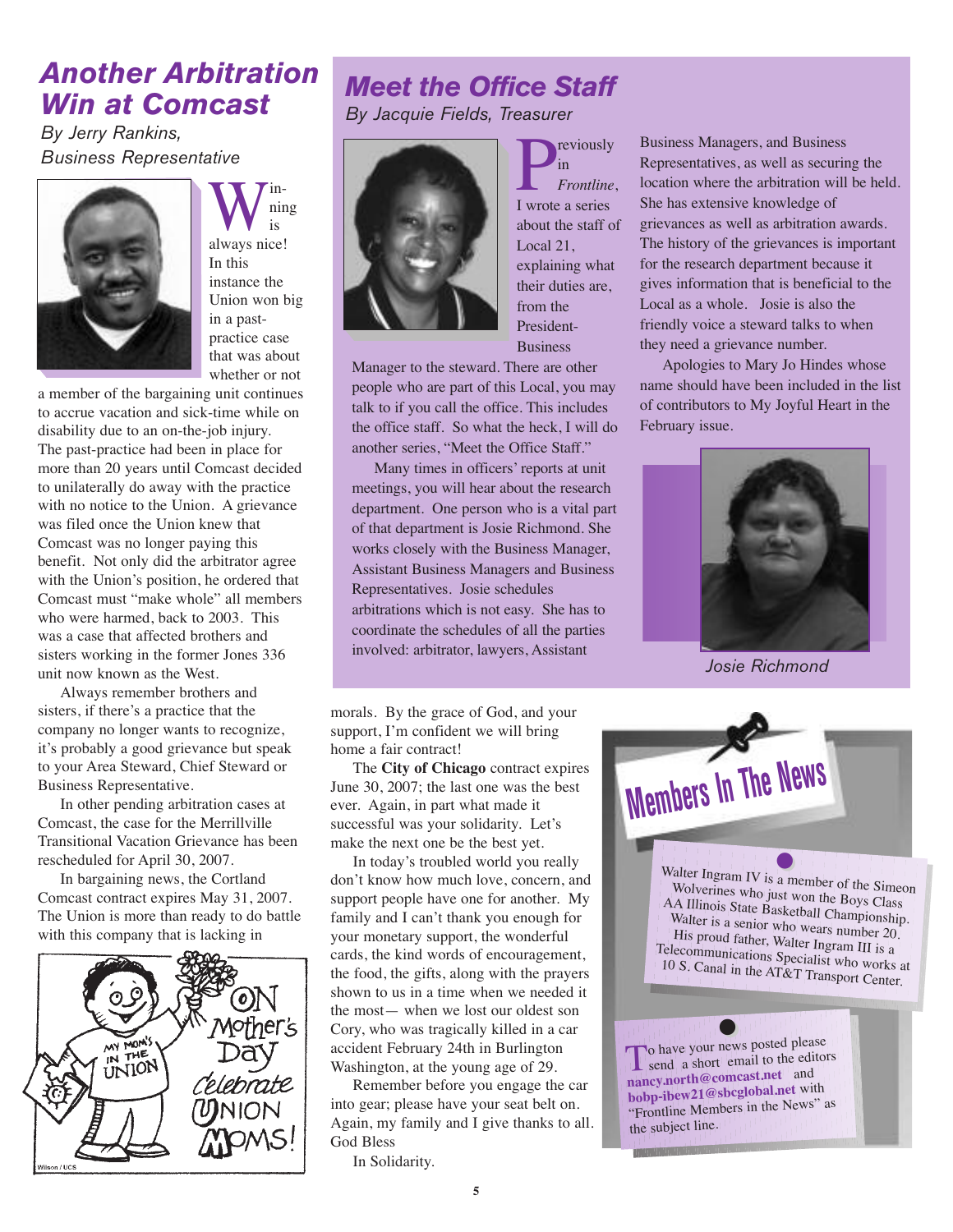#### *COPE Report You Gotta Nip it in the Bud…. By Dennis McCafferty,*

*Committee on Political Education*

![](_page_5_Picture_2.jpeg)

W<sup>ith</sup><br>municipal local and elections now upon us, working people need to stay focused on our objectives and keep striving to accomplish

what we have set out to do. This is most important at the local level. In the big scheme of things, while it certainly does matter who our President, Senator, Governor or Congressperson is, these people don't have nearly the affect on your daily lives as a State Representative, Mayor, Alderman, Town Councilman, or School Board member has. **When it comes to quality of life issues** like Police and Fire protection, education, air and water quality, road upkeep, garbage collection and the tax money used to pay for all these services, **the people you elect in your cities and towns ultimately have much more control over these decisions.** It just makes sense to want someone who shares your views to be in a position of leadership in your community.

One thing I learned very quickly through my dealings in the political arena is that a person's poor character when they're nobody gets worse when they become somebody. **It's very important to find out what kind of people they are and what they really stand for now,** before they move up the food chain because in many cases once a person gets elected to political office the only challenge left for many of them is to run for higher office. I guarantee that if someone on your town council or school board is difficult to talk to or work with now what do you think will happen if he/she becomes a Mayor or State Rep. or a member of Congress? I don't just mean someone you disagree with. I mean someone who refuses to discuss or even consider alternative points of view, someone who is inaccessible or just downright arrogant. They need to be stopped before they get in a position where they can do real harm to working people like us.

Our Local tends to stay out of most municipal races especially in the primaries,

## *COPE Report Politics Makes Strange Bedfellows*

any of you have been asked to sign a post card urging your State Representative to support HB 1500 the Cable and Video Competition Law. If passed this bill would allow state-wide franchising for video services to any company willing to invest in the infrastructure as well as incumbent carriers. In a way I can understand objections to helping AT&T. Rampant detailing, excessive discipline and office closings beg the question, "WHY?" Our Local decided to back this bill because simply put, it is in our members own selfinterest. **This bill is a pocketbook issue to us;** it is a gateway to the future .Brothers and Sisters, if you think your job is safe because you work for a company that sells traditional telephone service you need to *By Larry Moeller, Committee on Political Education*

because we are severely limited in how much we can contribute to candidates. There are some exceptions, especially when those candidates are Union members or have in the past distinguished themselves in the struggle for working families.

Working people made some major strides in taking back our country last November and the new Congress has boldly moved forward by passing a minimum wage increase, and helping those on Medicare. The House of Representatives passed the Employee Free Choice Act, which is the most important legislation Unions have seen in over 25 years. Even though our President has already declared his intention to veto the

Bill when it reaches his desk, I've got news for him… **It's not a matter of if but WHEN this bill becomes the law** of

the land that we will finally be able to bring dignity and respect to the over 50 million working people all across this country who would join a Union tomorrow if it weren't for the fear and intimidation that the big corporations routinely subject them

open up your suitcase and put your brain back in.

At the inception of Local 21, it was anticipated we would need to have a voice on political issues affecting our membership. We began by attending political fund raisers, running phone banks, asking for volunteers to work for friends of Labor, with the intention of using our political capital when needed. In 2005 we used this influence to help defeat SB 1700 the Telecom Rewrite; we opposed that Bill because it would have diminished service quality standards for telephone service. Today we are using this same influence to pass HB1500 with one important difference involving our most important asset, you. When you signed that post card you helped all of us gain access to future jobs.

to during organizing campaigns.

Remember Sisters and Brothers, our work has just begun so there's no time to sit back and relax just because we've had a little success recently. **Our records show that membership voter turnout is nowhere near what it should be and we must improve on that.** We have an opportunity to really turn things around in this country but only if we keep up the fight. Primary Election Day in Indiana is Tuesday May 8th , PLEASE get out and vote! If anyone has any questions, comments or concerns please feel free to contact me at (630) 960-4466 ext 472 or by e-mail: **allydaddy97@yahoo.com**. Until next time Take Care and GOD Bless!

![](_page_5_Picture_17.jpeg)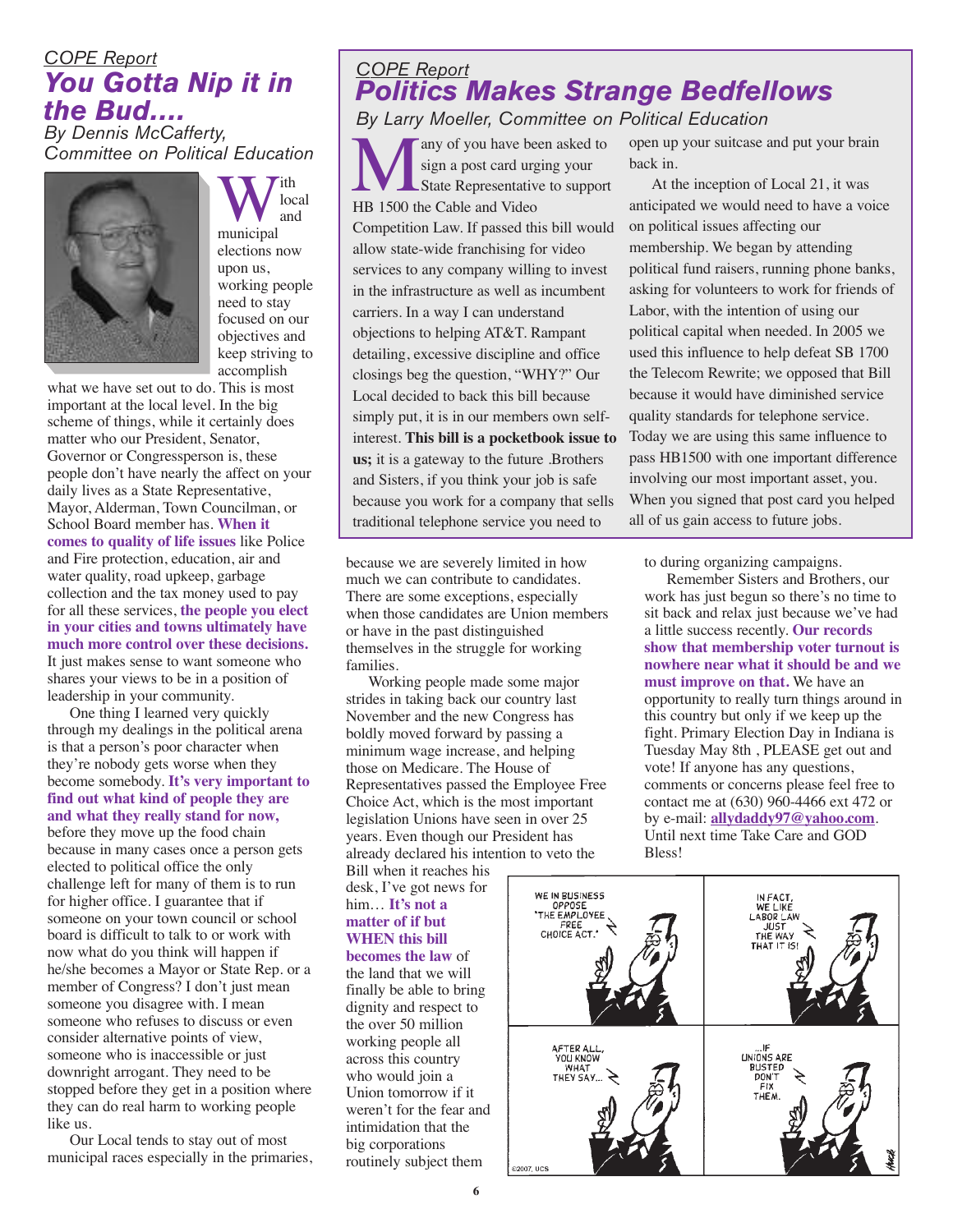## *Good Night & Good Luck…*

*By Larry Moeller, Editor*

![](_page_6_Picture_2.jpeg)

This<br>
my final edition will be opportunity to use editorial privilege and address the readers of *Frontline*. After nearly 40 years as a member of

Locals 336 and 21, I am retiring. Don't worry, I'll spare you the "back in the day" speech and refrain from patting myself on the back. The pension I am taking was no gift from our benevolent employer it was bargained for, won by Union members past and present, Thank you.

When Illinois Bell hired me in 1967 I rushed home and told my father. Like most parents he was happy I was employed, but he told me I'd never be rich, by the way he was right. It took a determined membership and a long strike in 1968 to

get us where we are today. As a new employee and an even newer Union member people wondered where I stood. I picked the Union and have never looked back.

Like an old photograph some people are just stuck in my mind from those days. So thanks go out to Arvid Olsen who I expect to see coming towards me every time I walk through a C.O. telling me to, "stick with the Union." Thanks to Jim McDonald who after the '68' strike was over, promised a wire chief that the whole Blue Island office would walk out if 3 suspended frame men weren't back to work the next day. It was sweet walking in that door. To Bill Caroll who in 1974 talked me into being the Alsip Installation and Repair Steward; life was never the same after that, thanks Bill. Then there's a guy named Ron Kastner a lowly Steward then, who was there when I needed the Union in 1975. It's no wonder to me whose side I'm on, or that in 1990 I became an officer at Local 336.

I must not forget my family, especially my wife Pat who put up with long hours, days away from home and endured countless bad moods brought on by the latest B.S. the company just pulled. Thanks also go out to the Orland Hills pinochle club, whose names will be withheld to protect the innocent, for their support and friendship; it sustained me in dark times. To my second family, the past and present Staff of Local 21, God bless you, sometimes he's the only one who will.

Finally there is some blame to pass out. In 2002 I was happily painting the grass and asphalt orange when Mike McCormick, Jerry Gast, and Ron Kastner pulled me back. It's their fault I've been bugging you about politics and filling your mailbox with the *Frontline.* It's been a hell of a roller coaster ride and I can't think of a better way to end this than by quoting my old partner Dean Spencer, *"It's been real and it's been nice… but it ain't always been real nice" AMEN.*

#### *COPE Report Employee Free Choice Act Would Fix a Broken System By Congressman Phil Hare, IL-17 Says Declining Union Membership <sup>a</sup> Source of "Middle Class Squeeze"*

Congressman Phil Hare (D-IL) of Rockford expressed his strong support for the Employee Free Choice Act on February 28th.

"For thirteen years, I cut men's suits at Seaford Clothing Factory in Rock Island, IL.

"Let me be clear: I would not be able to stand before you today as a Member of Congress if it were not for the representation I received from my union.

"As a lining cutter, my membership in UNITE HERE Local 617 afforded me access to higher wages, good benefits, and invaluable workplace safety protections.

"I was able to send my kids to college, buy a house, and begin to build a secure retirement.

"More and more, ordinary Americans are seeing these opportunities slip away.

"Worker productivity is up—but wages are declining. Corporate CEO's are enjoying record profits—yet average workers are struggling to pay their home heating bills, afford health care, and save for college.

"I believe the fundamental root of this 'middle class squeeze' is the decline in union membership.

"50 years ago nearly a third of all workers were members of a union. In 1983, it was 20 percent. Today, only 12 percent.

"Why is this significant? Because union workers earn an average of 30 percent more than their non-union counterparts. And they are much more likely to have health care and pension benefits.

"Does this current decline accurately express the will of workers? No. According to the AFL-CIO, 60 million non-union workers say they want to have a union in their workplace.

"There is only one way to explain this troubling disconnect: a broken system.

"Workers who want to join a union are not being given the opportunity to do so.

"Plain and simple—the bipartisan Employee Free Choice Act requires employers to recognize a union formed by a majority sign-up and increases penalties for breaking the law.

"Above all, it restores fairness to the process by letting employees decide if and how they want to form a union.

"In choosing to join a union, I was able to make it from the floor of the Seaford Clothing Factory to the halls of Congress. Let's give all Americans that opportunity."

![](_page_6_Picture_29.jpeg)

*Rosetta Shin attended a roundtable hosted by Congressman Phil Hare.*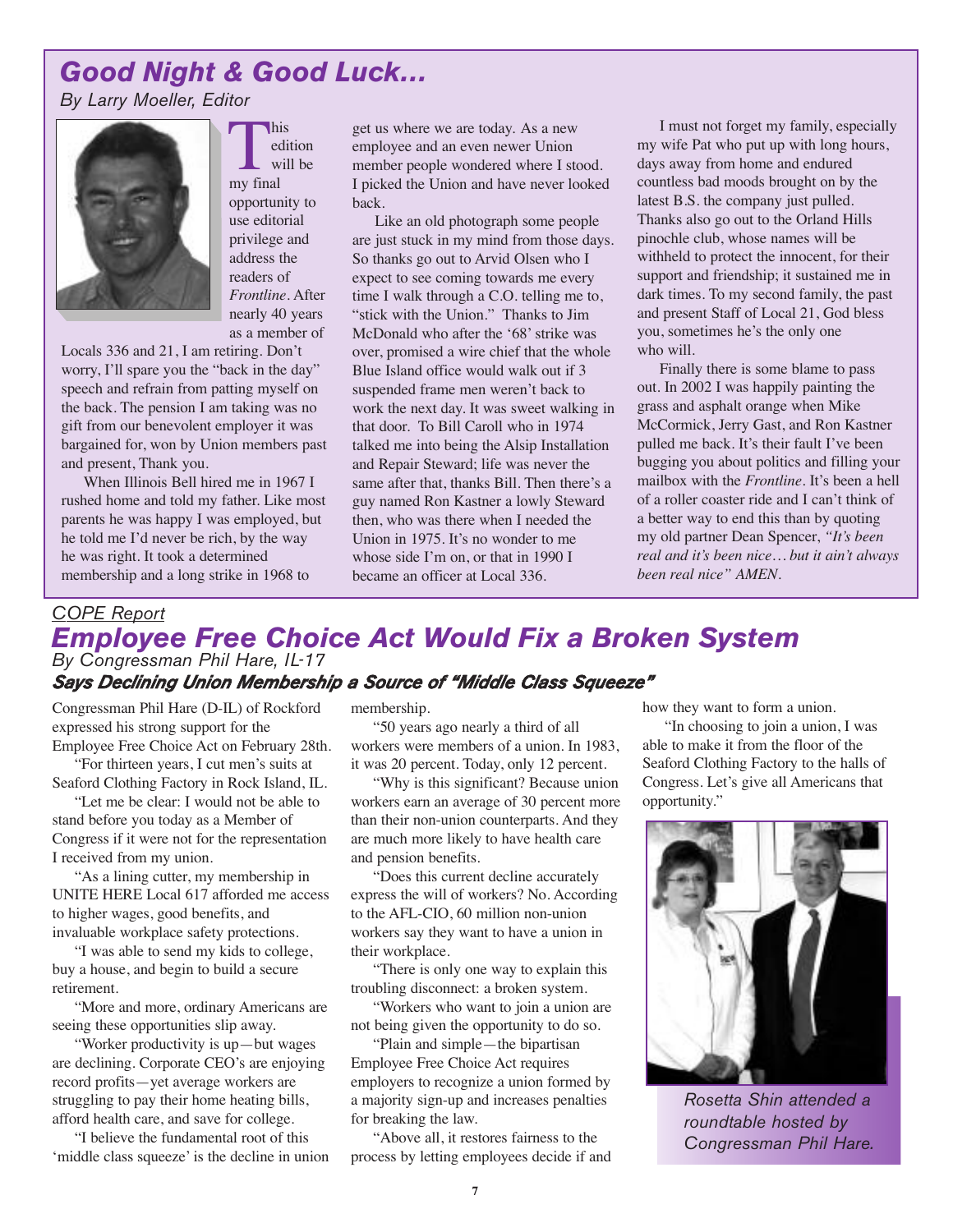# **••• NEWS ACROSS THE LOCAL •••**

**...**<br>At Chicago Heights Marketing we believe management overstaffed the Good Friday Holiday. The Union is checking the call data in hopes of preventing this problem next year.

…Also at Chicago Heights Marketing the company is disciplining members for even the slightest infraction within the new express pay system. This never happened under the old system. Grievances have been filed.

…In the Illinois **switching department** there is still no resolution to the scheduling problems due to management inflexibility.

…Rumors of increased scheduling of off-hour coverage shifts is running rampant in the **Illinois DOG crew**; management denies any truth to the rumors.

…The entire **Indiana DOG crew** out of Gary was recently

investigated by asset protection for improper time reporting, fraud, and conflict of interest. None of which turned out to be true. The real lesson to be learned here is never sit in with asset protection without a Union rep there to protect your rights.

![](_page_7_Picture_7.jpeg)

*By Steve Tengbladt, Business Representative*

• • • Twenty-five of thirty-four laid-off **Datacomm** people returned into network jobs. We are still trying to place four Brothers Downstate. Five people have turned down the recall to work. Brothers at Datacomm have received a warm welcome from their Brothers and Sisters in the garages.

…The **Johnson Controls** agreement was ratified 3 to 1. By the time you read this, all members should have received back-pay to February 7, 2007. There is an issue with integrating AT&T Legacy buildings into Johnson Controls Management. All Local 21 members should only be working in those buildings they have been assigned to.

…The **REAC** Arbitration is scheduled, and we should have

more news on the progress of this hearing on the illegal layoff of three members by the next issue.

…Spring is here and the children are out playing. Please be extra careful when you drive.

*By Michael Sacco, Business Representative*

![](_page_7_Picture_15.jpeg)

**....**<br>Metwork management came up with an illogical<br>mandatory plan. This one involved **I&R** techs being required to give customers a card containing their name and employee ID number. This was on top of wearing your company ID. This unfortunate development could have lead to all sorts of unpleasant consequences. Minor things like identity theft, stalking, and direct contact from past customers at home on service issues. You think I'm exaggerating? Just go to your home computer and do a Google search on your name to see what kind of information is out there on you. The Union reached an agreement with the company at the end of March. The cards are now voluntary.

#### …There is a new twist from **AT&T's use of GPS** for discipline. It involves sending a manager out in a coupe to reride completed jobs. First they get an overlay of every time the truck stopped and how long it was in that spot, from the

time a tech was dispatched to completion. The manager then traces the route the tech used, being pinged at each stop for the exact time the tech spent there. If one thing a tech says they did doesn't match the GPS re-ride, discipline is the result.

*By Dan Gruenich, Business Representative*

![](_page_7_Picture_20.jpeg)

...The company claims that the **City of Chicago** has the lowest performance numbers in the five state region. The third level manager decided that the solution was forcing one hour lunches and restricting changes in the schedule- vacation, WP days, NS requests, and swaps. All movement would go through the area manager. Then he went on vacation for ten days. The Union met with the company on March 26th and it's all on hold. We are working on meetings with the second level managers and the stewards to see if they can rectify some problems.

…**AT&T** is adding headcount to the fiber crews. First, preferencing fiber crews for movement, then preferencing Construction into fiber. One of the garages is closing and the techs were told they are being forced to the Roscoe garage. The Union is fighting to make sure these members get the opportunity to preference to other garages before they are forced to Roscoe.

…Once again members have been disciplined for not having a **valid driver's license**. Everyone should take a minute to call the Secretary of State's office automated system 217 782-2720 and make sure your license is valid. If not, notify

your manager and you will be given time to correct the problem and there may be no discipline. If the company finds out first, you are immediately suspended pending investigation. Most of the problems are emissions tests. Be ecologically responsible and protect yourself.

*By CJ-Cleveland Johnson, Business Representative*

![](_page_7_Picture_26.jpeg)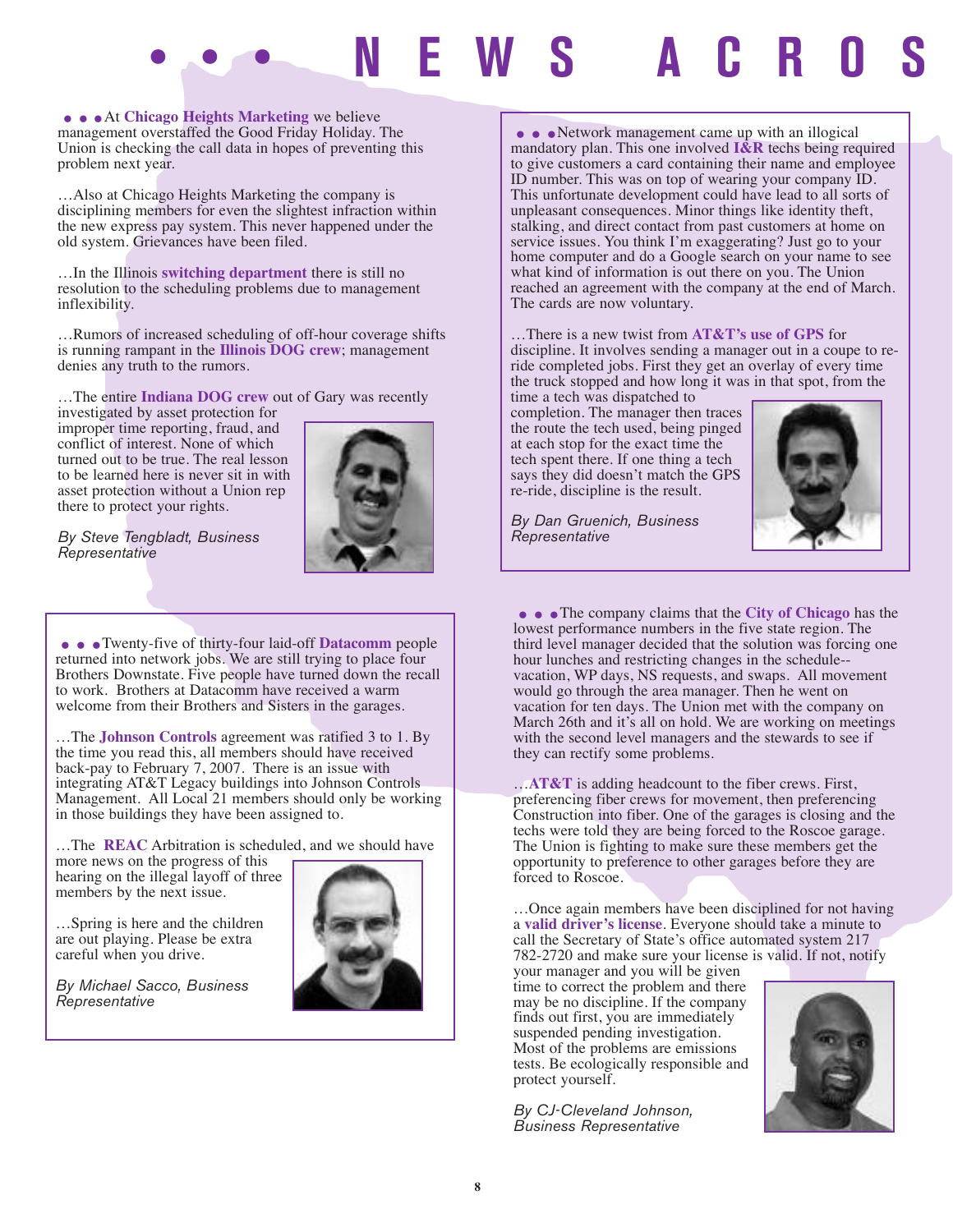# **SS THE LOCAL •••** ...As many of you know, the Union has a **Business Rep**

**on duty every day** to answer your concerns or point you in the right direction. For the most part, someone is available each and every day to serve you. When I'm on duty I get a lot of questions, "When is my case going to arbitration?" or "No one ever got back to me with the date of my arbitration." These are questions that your Chief Steward or Business Rep can answer, not the duty Rep. The duty Rep is only there for that day and can only answer questions of this nature for his or her own area because they are the one who recommended your case be heard by an arbitrator. The purpose of the Business Rep of the day is to answer general questions, not questions specific to your area.

…In other news the **Global Arbitration** has one more day of hearing. As of this writing the date is 4-23-07. But in the meantime, approximately nineteen people were let go by involuntary SIPP on 3-30- 07. For updates call the union hotline 630 415-2711.

![](_page_8_Picture_3.jpeg)

*By Liz Hodges, Business Representative*

**...**<br>Arbitration hearings on the **Consumer** PAR job performance plan began on March 29, 2007. The company opened with their witnesses and will hopefully conclude their case on April 20, 2007. At that time the Union will begin its case in chief. If testimony and rebuttal of both parties is not finished on April 20, 2007, an additional day has been secured with the arbitrator in early May.

…April will also include what the Union hopes is the company's final day of testimony for the **Global** arbitration regarding the movement of work out of IBEW Local 21 jurisdiction and the issue of surplus verses layoff. Unless the Union needs additional time to present rebuttal testimony the hearing could be finished on April 23, 2007.

…Finally, with the weather getting warming the children will be out and about more. They do not always watch

were they are running before they take off. So be alert and watch out for our future Union members. Also, motor cycles will begin to be on the road and moving in and out of traffic. Again, be alert drive safe and have a safe Spring.

![](_page_8_Picture_9.jpeg)

*By Kurt Schmidt, Business Representative*

• • In the February edition I reported on all the good news coming out of Hoffman Estates **NDC**. Perhaps I spoke to soon because the company is reneging on a signed agreement on WP and day-at-a-time Vacation requests. Their reason is "needs of the business." In my opinion it's a poor excuse for management's lack of planning. We are still meeting with the company in an attempt to resolve the problem, but if they won't live up to the signed agreement we will file charges with the National Labor Relations Board.

…The Hoffman Estates NDC was using one control schedule for work assignments. The company has opted to return to four separate work schedules. Because of that decision the Stewards will have to be vigilant of seniority violations.

![](_page_8_Picture_13.jpeg)

*By Melanie Probst, Business Representative*

...**Johnson Controls** has a new five year contract. Eighty-three percent of the members voted. It was a three to one yes vote. Thanks to all involved.

…After three years the **Itasca Warehouse** group has a contract. Due to efforts by President Ron Kastner the Brothers & Sisters at the Warehouse are now part of the Datacomm contract with only minor carve-outs. Thanks to Chief Steward Ken Stachon and all our new members for their solidarity.

…The **Apprentice Committee** has resolved all the issues with former members who were

rehired. These members should be at the right step and should have received back pay if applicable.

…We continue to meet with the Special Services and Central Office organizations to resolve off-hour and weekend scheduling problems.

![](_page_8_Picture_20.jpeg)

*By Steve Unterfranz, Business Representative*

...**Gallatin River Communications** is being purchased by Century Telephone. We expect it to be finalized by April 1st.

…The **Bel-Wood Peoria County Nursing Home** has a new administrator. The Stewards & I will be meeting with him sometime during the week of April 2nd.

…The Union lost the Mandatory Overtime Arbitration in **AT&T Consumer**. The company can add the overtime after the schedule has been posted and does not have to pay premium for the entire shift.

*By Vickie Burroughs, Business Representative*

![](_page_8_Picture_26.jpeg)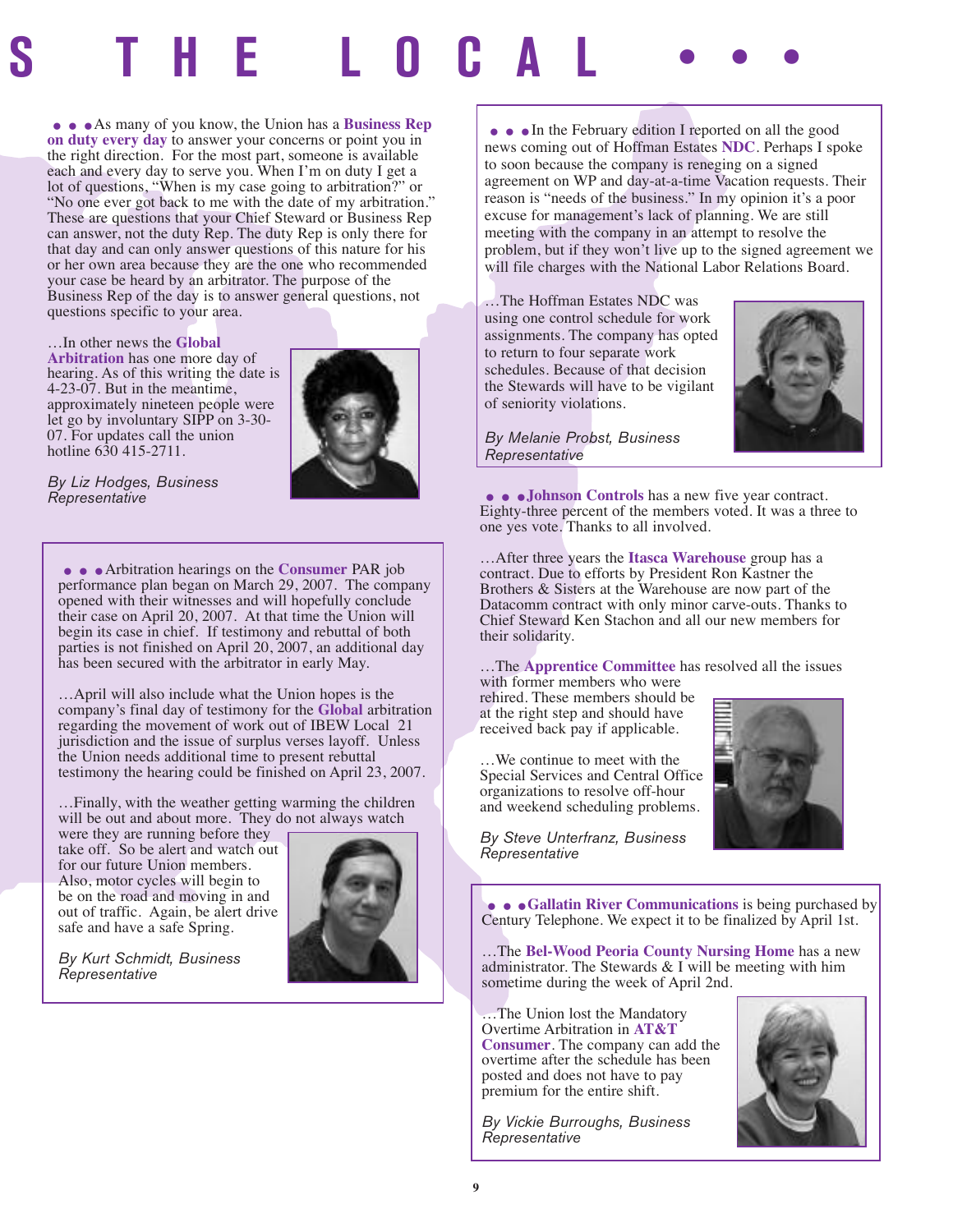## **••• NEWS ACROSS THE LOCAL •••**

• • The biggest issues in **Downstate** at this time are Construction and I&R details from Exhibit 3 to Exhibits 1 & 2. There are many issues and the Union and AT&T continue to meet to reach common ground for future details, as I'm sure there will be many. The biggest reason for the number of details from Exhibit 3 is they have very little work in I&R. Rehab, maintenance work, and copper conditioning for Project Lightspeed are there, but I guess that's not important at this time.

…Construction other than the Maryville and Collinsville area is not open for Project Lightspeed work till late 2008. Now, it looks like that area will be the first to go into operation for Exhibit 3.

…The issue of paid time for detailed techs to drive home for Good Friday was discussed and resolved before the holiday.

… Preference for **FWG jobs** in Exhibits 1 & 2 will also be offered to Exhibit 3 Construction techs (volunteer only) with a move package. There are approximately 80 openings at this time. Contractors have taken over locates 100% and drops vary from town to town with every location keeping a portion of the work. Details have no increase in headcount numbers because of contractors getting this work. We have settled three grievances with Labor for Maryville and Springfield Construction for 96 hours pay.

…As a representative of the **Union Safety Committee** I went to the Westmont Training Center to observe employees in

• • • Local 21 would like to thank Jim Wallicsh for doing a great job as the **Altura** Steward and congratulate him on his 30 years servicing the Northern Michigan area. I personally want to wish Jim well in future endeavors I know he'll do great in his new job.

…Details in **C&E** are once again a problem, this time the length of the details are 5 weeks. The Union is urging all detailed members to get their money up front. Stewards should watch out for backfilling CST's and OPT's after they're detailed.

…The realignment of C&E in my area could create a problem with head count in certain garages. The Union has requested documentation from the company to address these concerns.

…In **LVT** the company tried to detail the entire Romeoville crew to Orland Park. After discussing it, management agreed to ask for volunteers and no one would be forced out.

…The Union has discovered that in new sub-divisions the company is using contractors to dig pits for hand holes; this is OPT work and should be grieved. The company is also contracting out road project pits for pushes; this is shared work and OPT's should get some of it. Please contact your Chief Steward so it can be investigated.

…In **I&R** techs are advised that if they get loaned to C&E on a daily basis, please notify your Steward so he can contact the appropriate C&E Steward. With regards to the buried drop issue, please remember that whenever placing a temporary drop, dig it into the terminal. That way the contractors do not have the right to go into the terminal to re-terminate it.

…On the **C.O.** side, the Union will once again meet with the company over off-hour and weekend scheduling. The Union has also discovered the company is contemplating rolling

climbing school and use of new safety strap. I talked to the class members climbing that day and watched as they used the new strap. They all told me that they felt very comfortable climbing with it. I also spoke with a female tech who cut out at eighteen feet the day before. She said that she never dropped more than an inch. New employees training with this belt will be able to get one for field use and other employees will be able to request one if they want.

…Both **Vermilion County** contracts have been settled. They should be approved at the April Board meeting and should go into effect by mid/late April with retroactive on wages and longevity back to December 1, 2006.

…In closing this will be my last article as **I am retiring**. I would like to take this opportunity to thank President Kastner, the Union staff, the girls in the office, Chief Steward Mike Roach, Area Steward Doris Halls, all my Stewards, and the membership, for their support and patience. I have met a

lot of people, made some new friends, made some new enemies, and saw a lot of countryside in the last seven years as Business Representative for Units 5, 6, and 7. So long, good luck and God Bless.

*By Jim Foster, Business Representative*

![](_page_9_Picture_18.jpeg)

small specialty groups like the alarm group into regular C.O. schedules.

…The DOG crew still has scheduling issues. We are meeting with the company to try to resolve the problem.

…As Frontline goes to press, the membership at **Citizens/Frontier** and **Verizon Buried Drop** in Illinois, have rejected the contract proposals by a large majority. The ball is in each company's court.

*By Mike McCormick, Business Representative*

![](_page_9_Picture_23.jpeg)

**• •** • In Network we still have scheduling issues in I&R.<br>There are multiple details in all areas. **AT&T** is saying that it's a force load problem. We are working with the directors to get the force load problem resolved. Force load are the managers in Hoffman who project the number of workers needed for the anticipated amount of work coming in.

…Welcome back to the **Datacomm** workers joining the Addison garage and the Villa Park construction garage.

…In the **Total Grace Consumer** office in Chicago, the company has hired 94 Customer Consultants, the new title negotiated to handle the marketing work created by Project Lightspeed. Some Service Reps are moving to the escalation team and the help desk.

*Michael Cohns, Business Representative*

![](_page_9_Picture_28.jpeg)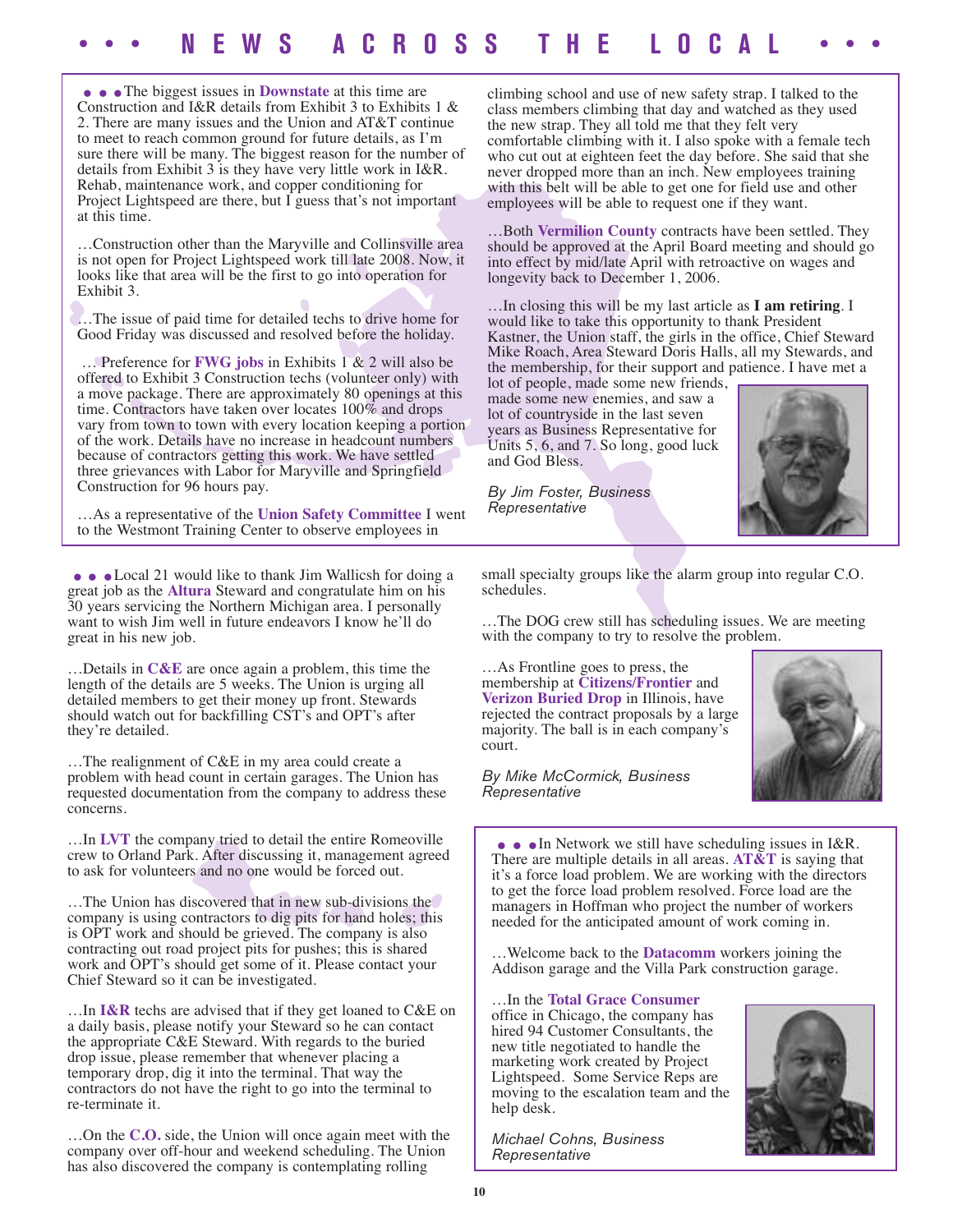## *A Universal Right By Nancy North, Area Steward*

![](_page_10_Picture_1.jpeg)

**EVERITH** very year the company sets new<br>goals. We all have personal goal<br>But all of humanity has a set of<br>common goals. In 1948 the United goals. We all have personal goals. But all of humanity has a set of Nations General Assembly proclaimed the **Universal Declaration of Human Rights** "as a common standard of achievement for all peoples and all nations."

There are thirty articles that cover rights we accept as ordinary and so forget their value. Article 3 is familiar, "Everyone has the right to life, liberty and security of person."

Article 23 states, "Everyone has the right to work, to free choice of employment, to just and favorable conditions of work and to protection against unemployment. Everyone has the right to form and to join trade unions for the protection of his interests."

We've worked so long with the protection of a Union, good wages and representation, that it is easy to forget how hard employment can be without those safeguards. Corporations could live up to the high standards expressed in the Universal Declaration of Human Rights, but often they do not. Show your support for the Employee Free Choice Act and call your Senator.

## **Come Out to the Ballpark**

Join us at Union Night At the Kane County Cougars Thursday, June 28th 6:30 pm

IBEW Local 21 will have a reserved spot on the picnic deck in the outfield to watch the game. There will be live music and fireworks after the game. Included in the significantly reduced ticket price will be hot dogs, burgers, brats, and beverages. We will also hold a free children's raffle for Cougars merchandise. This will be a fun event that is open to all members of Local 21 and their families. The ticket price will be just \$10.00 per ticket and this includes food and beverages. Call 630- 960-4466 ext. 520 for additional information.

## *What You get for Your Money*

*By Michael O'Connor, Chief Steward*

![](_page_10_Picture_11.jpeg)

 $\begin{array}{c}\n\text{I} \text{s disci} \\
\text{ever} \\
\text{Warrar} \\
\text{I raise the}\n\end{array}$ ever warranted? question because some of us think the union exists only to raise a shield in defense of any discipline,

warnings and suspensions. As a union representative the most frequent question is, "What am I paying dues for anyway?"

Well, good wages for a starter. Our Collective Bargaining Agreement puts some pretty impressive guarantees on the table, like that wage schedule, paid vacations, paid healthcare for ourselves and dependants, and a good, old fashioned pension, not just a save-ityourself retirement plan. And there are a lot of little things, like educational assistance, up to \$3,500 in paid expenses for certificate programs, or other training and personal development. Our AT&T members earn overtime after 8 hours work instead of the 40 required by law.

Then there's that Grievance and Arbitration Procedure. It's not perfect, we all know that, and the 200 plus

s discipline backlog of cases the employer has created stand as proof to the faults in the system. As President Kastner has said many times, "It's broken."

That process stands between many of us and a summary dismissal from employment. Without a contract the smallest infraction could be grounds for dismissal. Ask employees at a non-union firm what happens when they damage equipment or lose tools or cost the company a customer because of a work error or negligence.

It is very hard for the union to defend safety violations that result in injury. Yet, without unions, there would be no climbing belts, hardhats or 188 testers. Take a look at photographs of phone men 100 years ago, standing 10 abreast on an old crossarm telephone pole, all in dungarees and pork-pie hats, and holding on by one hand. The fatality rate for lineman at the turn of the century was 50 percent!! Remember that the next time it's too much trouble to strap your laddermate around the pole.

All of us are professional craftspeople, skilled and equipped to be the best in this business, whether we work inside or outside. Let's show it and take pride in our work.

This company we work for and make

wealthy and successful is on the cusp of an incredible evolution to broadband content. The contraction of the copper customer base is driving demands for productivity like something out of Dante's Inferno. A botched rollout to the fiber to the node environment means AT&T is about 2 years behind Verizon in deployment to customers and will be spending money to catch up. Those of us in Network I&R, work in a 'losing' proposition, because of both declining revenue and old platform technology. That makes the performance and discipline vise tighter around us and the tools of punishment: the Code of Conduct, Midwest Employee Expectations and I&R Technician Expectations are a powerful club to use against workers.

Stack all those company documents up sometime and put them side-by-side with our Contract. See how many rules and orders they have for us compared to how many rules and obligations we ask the company to abide. It says something doesn't it? Brothers and Sisters be aware of the Rules of Engagement. Stay alive to play another day, another year, and another decade. Information is power. Know the rules the company holds you too, and know your contract too!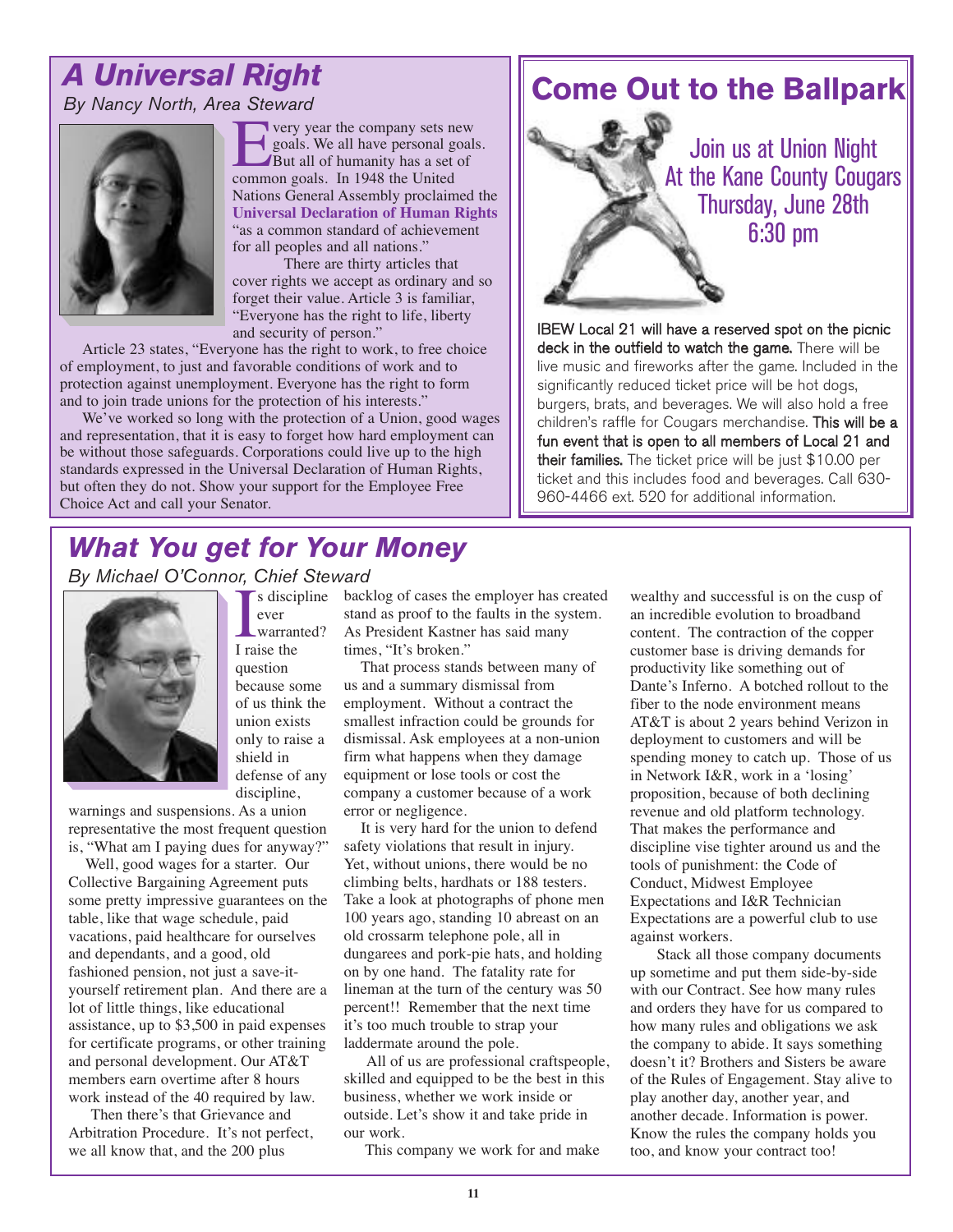![](_page_11_Picture_0.jpeg)

## **Job Requisition Profile**

KS1232 **Requested By:** 

![](_page_11_Picture_3.jpeg)

| Report: 5002-002               |                                                                                                                                                                                                                                                                                                                 | 4/1/2007 12:42:37PM               |                                          | Page 1 of 2 |
|--------------------------------|-----------------------------------------------------------------------------------------------------------------------------------------------------------------------------------------------------------------------------------------------------------------------------------------------------------------|-----------------------------------|------------------------------------------|-------------|
| Job Requisition No:            | 84927                                                                                                                                                                                                                                                                                                           | Mgmt/Non-Mgmt:                    | Non-Management                           |             |
| Job Title (Code) :<br>1)       | Customer Systems Technician (Journeyman) (998)                                                                                                                                                                                                                                                                  |                                   |                                          |             |
| Company:                       | SBC Illinois (T9)                                                                                                                                                                                                                                                                                               | Department/VP Entity:             | NETWORK-MIDWEST-SPECIAL SERVICES         |             |
| Vacancies:                     | 2                                                                                                                                                                                                                                                                                                               | Placement Area:                   | Illinois                                 |             |
| Advertised Begin Date:         | 2)                                                                                                                                                                                                                                                                                                              | Advertised End Date:              | Advertising Extended?:                   | No          |
| Geo Area:                      | Chicago Suburbs                                                                                                                                                                                                                                                                                                 |                                   |                                          |             |
| Work Address:                  | 300 GOUGAR RD New Lenox, IL. 60451-1572                                                                                                                                                                                                                                                                         |                                   |                                          |             |
| Job Sub-Group / Type:          | Regular, Full-Time                                                                                                                                                                                                                                                                                              |                                   |                                          |             |
| Company:                       | SBC Illinois (T9)                                                                                                                                                                                                                                                                                               |                                   |                                          |             |
| Contract:                      | SBC Midwest & IBEW Local 21                                                                                                                                                                                                                                                                                     |                                   | Union Local:                             |             |
| Pay Scale Area /Wage Schedule: | 1D                                                                                                                                                                                                                                                                                                              | Pay Scale Grp/Wage Zone:          |                                          |             |
| Work Schedule:                 | Mon-Fri 8                                                                                                                                                                                                                                                                                                       | Shift:                            | 1st Start On Or After 6AM And End by 9PM |             |
| Work Holidays/Weekends:        | Yes                                                                                                                                                                                                                                                                                                             |                                   |                                          |             |
| <b>Tour Select:</b>            | No<br>Special Days:                                                                                                                                                                                                                                                                                             |                                   |                                          |             |
| Hours Per Week:                | Minimum Hrs Per Week:                                                                                                                                                                                                                                                                                           |                                   |                                          |             |
| Potential Overtime?:           | Yes<br>Special Hire Program:                                                                                                                                                                                                                                                                                    | * Not hired under special program |                                          |             |
| On Call?:                      |                                                                                                                                                                                                                                                                                                                 | Start Date Negotiable?:           | Yes                                      |             |
| 3)<br>Hiring Manager:          | CRAIN, MICHAEL                                                                                                                                                                                                                                                                                                  |                                   | (815) 740-0566<br>Work Phone:            |             |
| Authorized Name:               | BIANCHERI, SUSANNA                                                                                                                                                                                                                                                                                              |                                   | (847) 248-4425<br>Work Phone:            |             |
| Job Family:                    | Technical Outside                                                                                                                                                                                                                                                                                               |                                   |                                          |             |
| <b>Required Skills:</b>        | Class A CDL (C111)                                                                                                                                                                                                                                                                                              | 4)                                |                                          |             |
| А                              | Drivers License (C031)                                                                                                                                                                                                                                                                                          |                                   |                                          |             |
| Desired Skills:                | General Personal Computer Usage (S70110)                                                                                                                                                                                                                                                                        |                                   |                                          |             |
| B                              | Exp w/Cust Negotiation and Conflict Res. (S73100)                                                                                                                                                                                                                                                               |                                   |                                          |             |
|                                | Electrical Experience (S80100)                                                                                                                                                                                                                                                                                  |                                   |                                          |             |
|                                | Electronics Experience II (S80120)                                                                                                                                                                                                                                                                              |                                   |                                          |             |
|                                | Cable repair experience (S80130)                                                                                                                                                                                                                                                                                |                                   |                                          |             |
|                                | Outside Installation and Maintenance Exp (S80150)                                                                                                                                                                                                                                                               |                                   |                                          |             |
|                                | Central Office Experience (S80170)                                                                                                                                                                                                                                                                              |                                   |                                          |             |
|                                | Driving Manual Transmission (S61301)                                                                                                                                                                                                                                                                            |                                   |                                          |             |
| <b>Essential Functions:</b>    |                                                                                                                                                                                                                                                                                                                 |                                   |                                          |             |
| Job Reg Notes:                 |                                                                                                                                                                                                                                                                                                                 |                                   |                                          |             |
| Job Description:               | Customer Systems Technician (Journeyman)                                                                                                                                                                                                                                                                        |                                   |                                          |             |
| <b>Basic Tests:</b><br>C       | Customer Systems Technician Certification Test(CST) - Customer Systems Technician Certification Test(CST)<br>Technical Mechanical Test - Reading Comprehension - Technical Mechanical Test - Reading Comprehension<br>Technical Mechanical Test - Problem Solving - Technical Mechanical Test - Problem Solving |                                   |                                          |             |
| Additional Basic Tests:        | ٠                                                                                                                                                                                                                                                                                                               |                                   |                                          |             |

#### PROPRIETARY INFORMATION

Not for use or disclosure outside the AT&T family of companies, except under written agreement.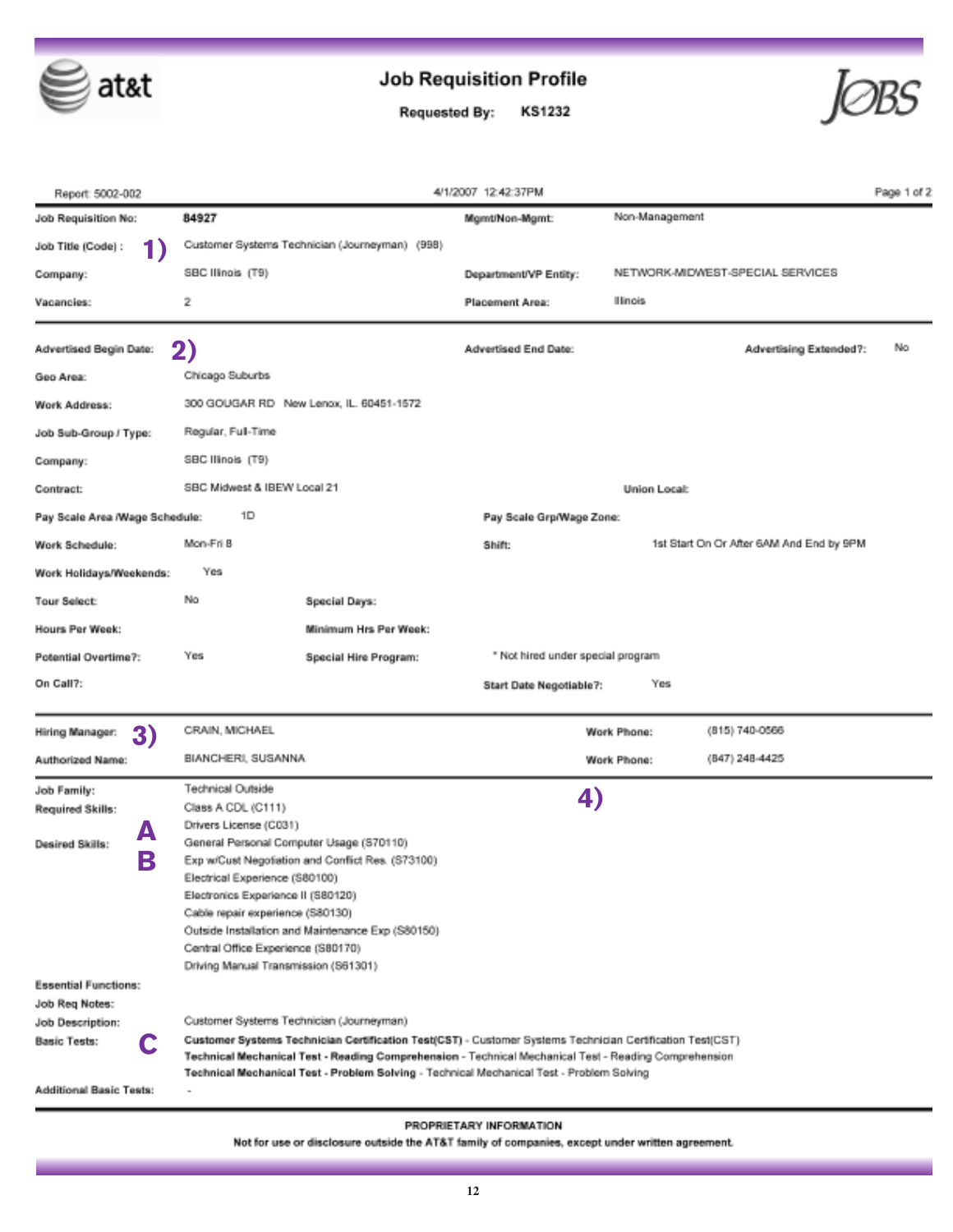## *Things to Remember about Nominating for an Opening in JOBS*

*By Kurt Schmidt, Business Representative*

**Members are able to nominate for**<br>
HR One Stop IVR at (888)-722-<br>
1787 and then say "JOBS". You will then openings in JOBS through the **LHR One Stop IVR at (888)-722**be directed to the menu. You can also access JOBS through the Company Intranet at **https://jobs.sbc.com.** 

There are several important things to remember when nominating for an open position.

- **1) Update your skills and qualifications in JOBS.** Every employee gains skills each year either on the job or through formal classes or education. You should make this an end of the year check-list item if interested in changing the craft position or location you currently have.
- **2)** Make sure to update those skills and qualifications **prior to nominating for the job requisition.** If you nominate for a job and then update your skills and qualifications, those changes will not be considered for that opening. Instead, they will apply for the next nomination you make for a job.
- **3)**) **Time on assignment (TOA)** may keep you from being selected for an opening. Each craft position has a (TOA) associated with it. You can go to "view job briefs" in JOBS and it is listed on the form. As an example, if you are hired as a Technical Associate in Marketing and go to Network as a Technical Associate or apply for an upgrade you will have to serve TOA before being able to move again through JOBS.
- **4)**) Another item that may keep your from consideration for a job opening is an

#### **unsatisfactory rating for job performance.**

- **5)** Lastly attendance may keep you from an opening if it is unsatisfactory. However, **JOBS has a different attendance policy for candidates.** You could be satisfactory under your business units attendance policy but not under JOBS policy. The opposite may also be true. Because of so many different policies throughout the business units of the company, JOBS needed to establish one standard for job openings. Here is the current attendance policy for JOBS:
	- If an employee has incidental absences of more than four occurrences or 4 days in the last 12 month period which are not covered under FMLA.
	- Two disabilities occurrences in two years, or three occurrences in five years, or if disabilities equal 10% of the employee's scheduled work days in the last five years which are not covered under FMLA.
	- More than six tardies of five minutes or more in the last 12 month period.
- **6) You may not be contacted to test for the job** because of the high number of candidates for the job opening. If a requisition has three openings and 70 candidates, AT&T won't test all 70 nominees. It will start with the senior most qualified candidate and if a test is needed you will be called to take the test until the three openings are filled.
- **7) A hint to help in getting the most points for the job.** Every IBEW Local

21 member who nominates for an IBEW LU 21 job requisition gets 400 points regardless of seniority. The most senior employee who nominates will receive 25 additional points. If that candidate does not take the job or is disqualified then the 25 points go to the next most senior candidate.

**The first page of the Job Requisition Profile** is divided up into four sections. The most important is section 4 which includes the **desired skills**. It is the **desired skills** that add points to your total and separate you from other candidates. On page 12 there is a copy of a Job Requisition Profile with the four sections.

- Section 1 gives the job requisition number, job title and number of vacancies.
- Section 2 gives the work location, address, pay scale, and hours of operation.
- Section 3 indicates the hiring managers and phone numbers.
- Section 4 has the **required skills (A)**; in this example a class A CDL license, and the **desired skills (B)** which each has a point value and must be in your skills and qualifications inventory prior to nomination (see #1 above). Finally, the **basic tests (C)** required for the job are listed.

Remember, it is the senior most qualified person who gets the job. First it is the most points and then the most senior. That is the importance of updating your skills and qualifications while keeping them current each year.

## *From the Safety Committee*

*Digital Security Controls Recalls Smoke Detectors that Could Fail to Warn of a Fire*

**Name of product:** Digital Security Controls FSA & FSB Series Smoke **Detectors** 

**Distributor:** Digital Security Controls, of Toronto, Canada

Hazard: These smoke detectors could fail to reliably detect smoke during a fire. **Description:** The recall involves Digital Security Controls FSA & FSB series photo-electric smoke detectors. They are wired DIRECTLY into the building

![](_page_12_Picture_27.jpeg)

circuitry, and do not use a battery. The dome shaped units have a metal mesh covering around the smoke sensor. **Remedy:** Customers should immediately contact their installer to receive a free

inspection to determine if their units are included in the recall. If so, they will receive free replacement smoke detectors with installation. Customers also can contact Digital Security Controls for additional information on how to receive free replacement smoke detectors. Only professional installers should remove and replace these units.

**Consumer Contact:** Firm's recall hotline toll free number is  $(877)$  666-1250 between the hours of 9 AM and 5 PM ET Monday through Friday, or visit the firm's Web site at **www.dsc.com.**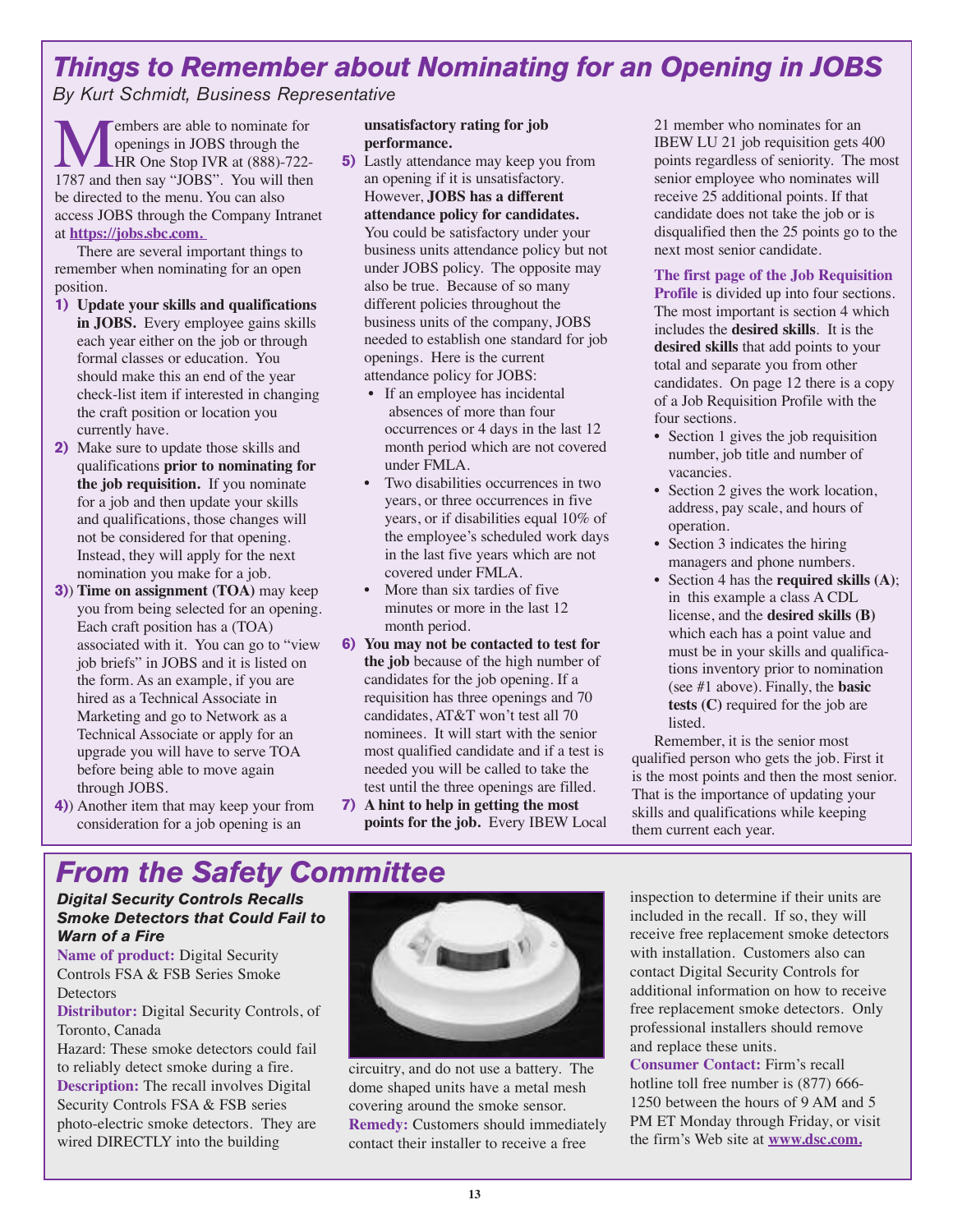## CONGRATULATIONS LOCAL 21 RETIREES

**October 2006** Wanda Johnson

**November 2006** Linda London

**December 2006** Hollis Printy Daryl Brewley

#### **January 2007**

Donald Pate Mike Syslo John Wille Baltimore Salinas Bob Sandholm Ruth Ann Fredericks Pat Johnson Joel Hornbostel

#### **February 2007**

Wayne Bailey David DiMarie Lester Meeter Jim Ciangiola Mike Farmer Donna Lawrence Robert Wolter George Kelly Craig Stedman Connie Meteisis Francis Haligarda

#### **March 2007**

Tim Brodin Barbara Foster Victoria Irvin Susan Racansky Mike Hampton Dennis Bergstrom Jerry Markward Victoria Valdez Steven Johnson

#### **April 2007**

Philip Goldberg Bernedette Jones Ray Guttendorf Robert Piekarski Steve Tengblad Dennis Stelling Jeanette Stevens Martha Salazar

#### **May 2007**

Robert Olsen Larry Moeller Jim Foster Jim Wallicsh

#### *Information Alert*

Members must be in good standing for 10 consecutive years with IBEW Local 21 immediately preceding their retirement in order to receive a retirement gift. These members must be severing their employment with the employer. Stewards can request applications by calling Nancy Kopydlowski at the union office 630 960-4466 X234.

I a 2006 the<br>generosity of<br>21 members e<br>the Local to send n 2006 the generosity of Local 21 members enabled **holiday care packages** to our members serving overseas and make a donation to the veteran's hospital in Manteno. We hope to do that again in 2007.

The large patch is \$25, the small one is \$15 please call Nancy Kopydlowski at the

![](_page_13_Picture_18.jpeg)

union office 630 960-4466 x234 if you are interested. Once again the proceeds will be used to send holiday care packages to our members serving overseas or donated to a veteran's hospital. Purchasing a patch will double your support because the Local 21 Executive Board has pledged to match your donation dollar for dollar.

## *Another View: The 'Burden' on Corporate Crooks*

*By Jim Hightower* 

Sure enough, George W. really is a compassionate conservative! For the past several months, the Bushites have been working behind the compassionate conservative! For the past several months, the scenes to comfort a group of citizens who feel severely put upon: corrupt corporate executives.

Yes, the people who brought you the culture of corruption that allowed Enron and so many others to rip off workers and shareholders now whine that they are frustrated with the "burden" of having to comply with audits of their corporate manipulations, as well as having to face investigations, prosecutions, and lawsuits involving corporate wrongdoing.

So, two committees of top-level executives from the likes of DuPont, Price Waterhouse Coopers, and Office Depot have drafted a sweeping series of regulatory changes to make it much more difficult to catch corporate crooks and hold them accountable.

The Bushites, always softies on corporate crime, have felt the pain of these complainers and are going all out to rig the rules for them. Treasury Secretary Henry Paulson, for example, has encouraged the nouveau Enrons in private, while publicly wailing that today's ethics requirements "made it more burdensome for companies to operate." Well... yeah, Henry, that's the idea! Laws are supposed to make it "burdensome" for criminals to operate.

Also, Bush has just named Robert Steel to be the senior official in the Treasury Department to approve or disapprove the changes proposed by the two corporate committees. Who's he? A Wall Street banker who was chairman of one of the committees... so Steel will be ruling on his own proposals.

Bush & Company know that this power play is so smelly that the public and congress will reject it, so they deliberately withheld their plan until after the elections and intend to enact it by executive decrees, bypassing congress. For more information, visit **www.corpwatch.org.**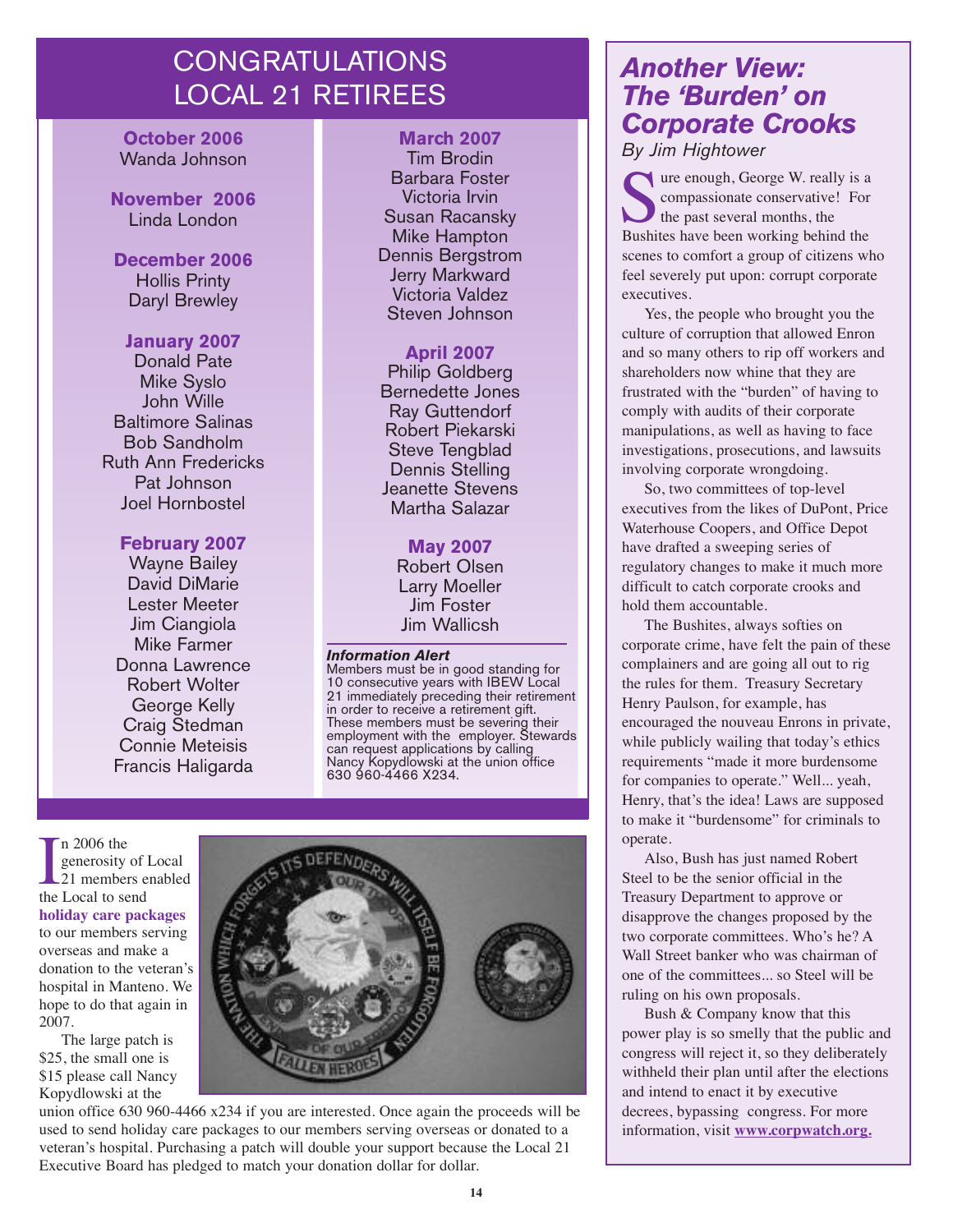*Be Involved! Attend a Unit Meeting in 2007*

## **UNIT MEETINGS 2007**

## *MAY*

## *Unit 1*

Thursday, May 10, 7 PM IBEW Local #21 Conference Center 1307 W. Butterfield Rd. Suite 424 Downers Grove IL 630 960-4466

## *Unit 2*

Tuesday, May 8, 7 PM Slovak Club 6920 Broadway Merrillville IN 219 756-5101

## *Unit 3*

Thursday, May 17, 7 PM Gurnee American Legion 749 Milwaukee Ave. Gurnee IL 847 244-9282

#### *Unit 4* Wednesday, May 9, 7 PM IBEW Local #145 1700 52nd Ave, Suite A Moline IL 309 736-4239

## *Unit 5*

Wednesday, May 16, 7 PM VFW Post #630 1303 E. Main St. Urbana IL 217 367-4197

## *Unit 6*

Tuesday, May 15, 5:30 PM IBEW Local # 193 3150 Wide Track Dr. Springfield IL 217 544-3479

## *Unit 7*

Monday, May 21, 7 PM American Legion Post #141 916 Main St. Mt Vernon IL 618 242-4561

## *JUNE J U LY*

## *Unit 1*

Thursday, June 14, 6 PM IBEW Local #134 600 W. Washington Chicago IL 312 474-4186

## *Unit 2*

Tuesday June 12, 7 PM Gaelic Park 6119 W. 147TH Oak Forest IL 708 687-9323

## *Unit 3*

Thursday, June 21, 7 PM IBEW Local # 364 6820 Mill Rd. Rockford IL 815 398-6282

## *Unit 4*

Wednesday, June 13, 7 PM American Legion Harwood Post #5 705 S. Larkin Joliet IL 815 725-4333

## *Unit 5*

Wednesday, June 20, 7 PM American Legion Post #979 4501 S Airport Rd. Bartonville IL 309 697-2432

## *Unit 6*

Tuesday, June 19, 5:30 PM IBEW Local # 193 3150 Wide Track Dr. Springfield IL 217 544-3479

## *Unit 7*

Monday, June 18, 7 PM IBEW Local # 309 2000A Mall St. (Rte 157) Collinsville IL 618 345-5112

*Unit 1* Thursday, July 12, 7 PM Irish-American Heritage Center 4626 N. Knox Ave. Chicago IL 773 282-7035

## *Unit 2*

Tuesday, July 10, 7 PM Lansing American Legion Post #697 18255 Grant St. Lansing IL 708 474-5906

## *Unit 3*

Thursday, July 19, 7 PM Holiday Inn Hotel & Suites 495 Airport Rd. Elgin IL 847 488-9000

*Unit 4* Wednesday, July 11, 7 PM Lemont VFW 15780 New Ave. Lemont IL 630 257-9859

## *Unit 5*

Wednesday, July 18, 7 PM IBEW Local #146 3390 N. Woodford St. Decatur IL 217 877-4604

## *Unit 6*

Tuesday, July 17, 5:30 PM IBEW Local # 193 3150 Wide Track Dr. Springfield IL 217 544-3479

## *Unit 7*

Monday, July 16, 7 PM Alton Sports Tap 3812 College Ave. Alton IL 618 465-2539

**Information on attending your closest Local 21 Union meeting can be obtained by contacting the Union office at 630-960-4466 or ask your Steward.**